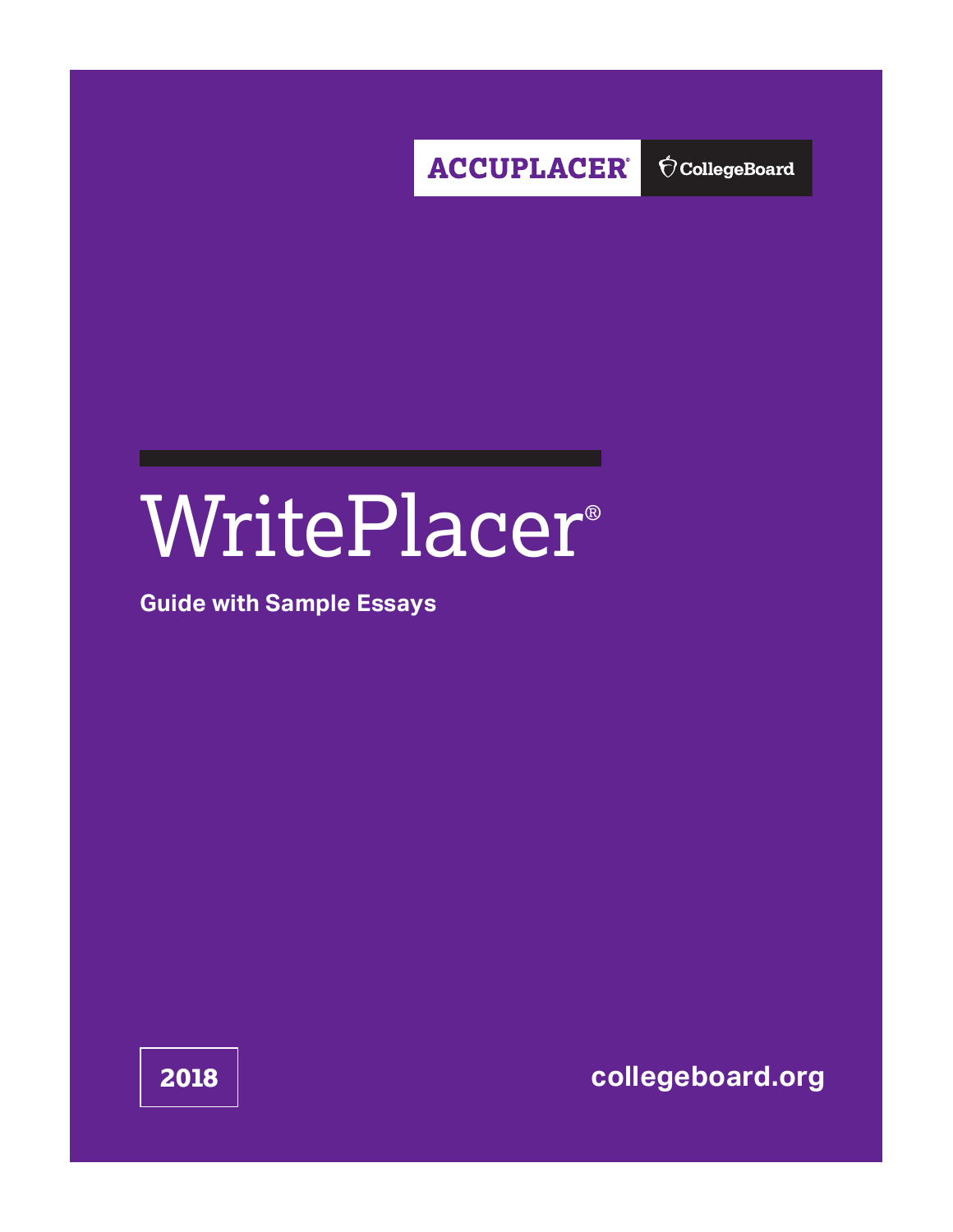# **Introduction to WritePlacer**

WritePlacer® assesses the writing skills of new college students. Test scores help colleges determine whether a student is ready for college-level coursework or would benefit from developmental instruction before taking credit-bearing courses.

Students taking WritePlacer are presented with a prompt and asked to write an essay of 300 to 600 words. A prompt consists of a short passage. Following the passage is an assignment that requires the student to focus on the issue addressed in the passage.

WritePlacer prompts are carefully designed to allow the student to respond quickly and in a variety of ways. They are free of technical or specific literary references and don't require specialized knowledge. The prompts are designed to stimulate critical thinking and are relevant to any number of fields and interests. Students will be asked to draw on a broad range of experiences, learning, and ideas to support their point of view on the issue in question. Scores on WritePlacer range from 1 to 8. An essay that is too short to be evaluated, written on a topic other than the one presented, or written in a language other than English will be given a score of zero.

# **Information for Students**

WritePlacer gives you an opportunity to show how effectively you can develop and express your ideas in writing. You will first read a short passage and an assignment question that are focused on an important issue. You will then write an essay in which you develop your point of view on the issue. You should support your position with appropriate reasoning and examples. The position you take will not influence your score.

Your essay will be given a holistic score that represents how clearly and effectively you expressed your position. The following six characteristics of writing will be considered:

- **Purpose and Focus**—The extent to which you present information in a unified and coherent manner, clearly addressing the issue.
- **Organization and Structure**—The extent to which you order and connect ideas.
- **Development and Support**—The extent to which you develop and support ideas.
- **Sentence Variety and Style**—The extent to which you craft sentences and paragraphs demonstrating control of vocabulary, voice, and structure.
- **Mechanical Conventions**—The extent to which you express ideas using Standard Written English.
- **Critical Thinking**—The extent to which you communicate a point of view and demonstrate reasoned relationships among ideas.

© 2018 The College Board. College Board, ACCUPLACER, WritePlacer, and the acorn logo are registered trademarks of the College Board. All other marks are the property of their respective owners. Visit the College Board on the web: **collegeboard.org**. 00919-092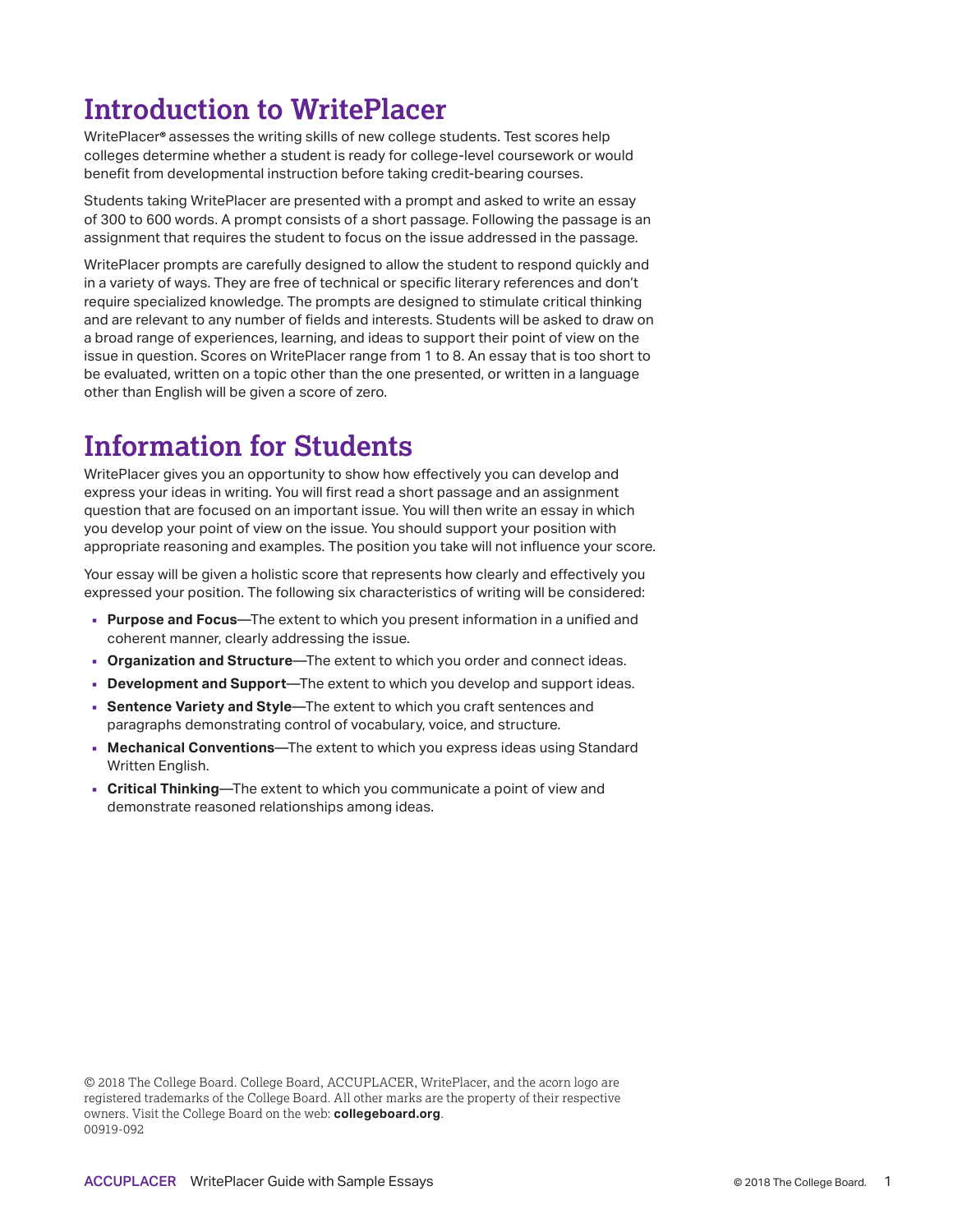## **Sample Prompt**

#### **Passage**

Some people claim that each individual is solely responsible for what happens to him or her. But the claim that we ought to take absolute responsibility for the kinds of people we are and the kinds of lives we lead suggests that we have complete control over our lives. We do not. The circumstances of our lives can make it more or less impossible to make certain kinds of choices.

Adapted from Gordon D. Marino, "I Think You Should Be Responsible; I'm Not So Sure."

#### **Assignment**

Are we free to make our own decisions or are we limited in the choices we can make?

Plan and write a multiparagraph essay (300–600 words) in which you develop your point of view on the above question. Support your position with reasoning and examples taken from your reading, studies, experience, or observations.

### **Sample Essays**

There are descriptions on the following pages of each of the eight WritePlacer score points followed by two sample essays that were assigned the indicated score. Annotations are provided for each essay explaining why the essay was given the score it received. Studying these sample essays and the accompanying annotations will point out the elements considered during the scoring process.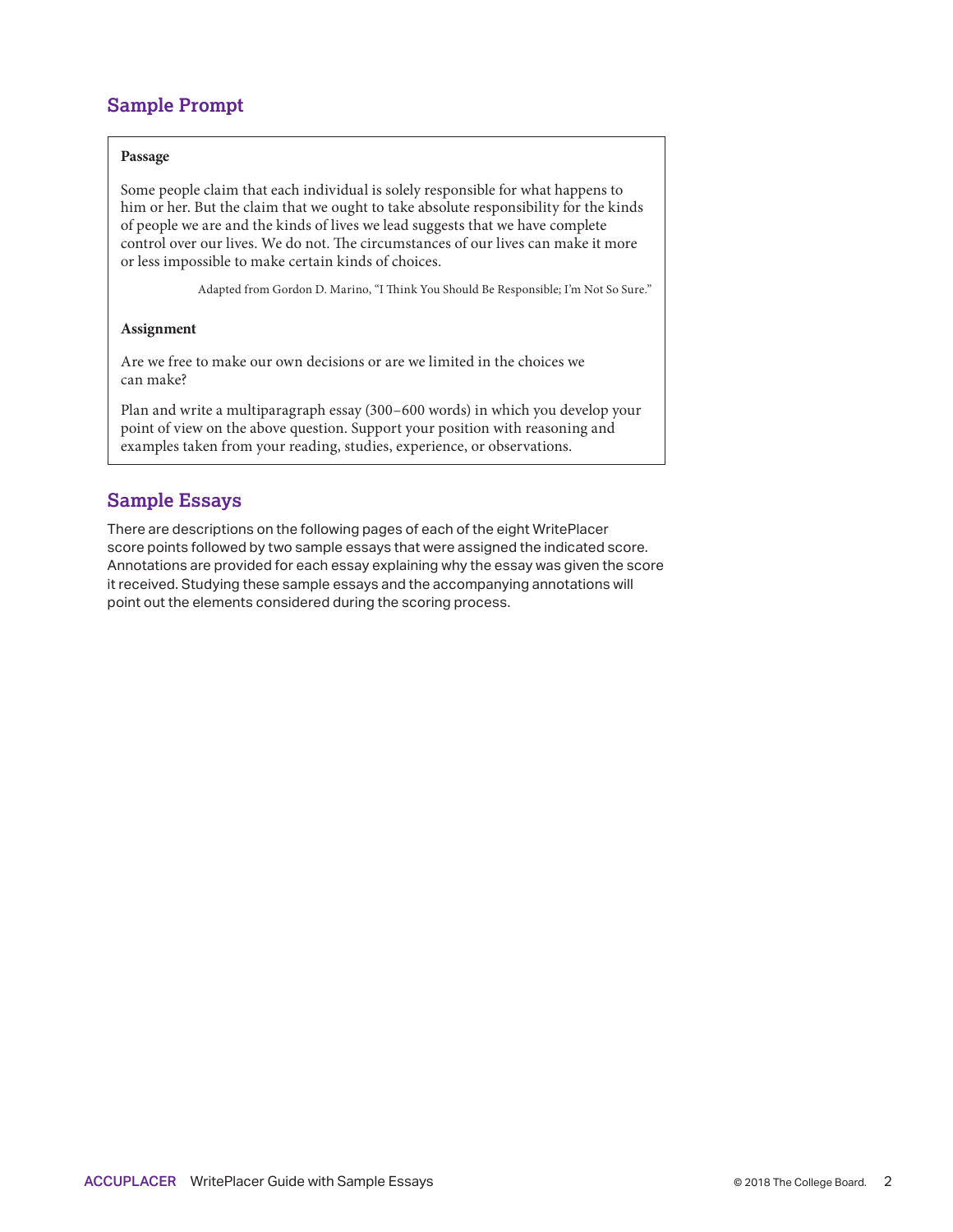#### **Description of Score of 1**

An essay in this category demonstrates *no mastery* of on-demand essay writing. Severely flawed by *many or most* of the following weaknesses, a typical essay:

- **-** lacks a viable point of view on the issue
- demonstrates no awareness of audience
- fails to present a main idea
- demonstrates flawed reasoning
- demonstrates no complexity of thought
- is disorganized and/or disjointed
- displays fundamental errors in word choice, usage, and sentence structure
- contains pervasive spelling, grammar, punctuation, and mechanical errors

Below are sample essays that received a score of 1. The annotations explain why the essay received the indicated score.

#### **Sample Essay #1 – Score of 1**

no i do not think we are free to make our own decisions, because if we were free we wouldnt be able to go to jail if we were to commit a crime. we are limited in the choices we make and we have to be smart about the choices we make also. attacks have been apperaing on the news, they chose to make those decisions but had to pay the consequenses. People make good and bad decisions its up to them wether or not its good or bad. with all that said i do think that we are limited with the choices we make.

#### **Annotations**

Although this response occasionally mentions "*choices*" and "*consequenses*," it presents no viable point of view on the prompt's central question of whether our choices are our responsibility. Instead, the writing contains flawed reasoning *(if we were free we wouldn't be able to go to jail)* and disjointed statements that reveal a lack of organization *(. . . we have to be smart about the choices we make also. attacks have been apperaing on the news, they chose to make those decisions but had to pay the consequenses)*. The response displays numerous errors in word choice, usage, and sentence structure including fused sentences *(People make good and bad decisions its up to them whether or not its good or bad)*. Mechanical errors in spelling, punctuation, and grammar are also pervasive. This response demonstrates no mastery of on-demand essay writing and receives a holistic score of 1.

#### **Purpose and Focus, Score Point 1**

This response lacks clear purpose and focus.

#### **Organization and Structure, Score Point 1**

This response presents a series of disjointed statements that are poorly organized.

#### **Development and Support, Score Point 1**

This essay needs additional ideas and support.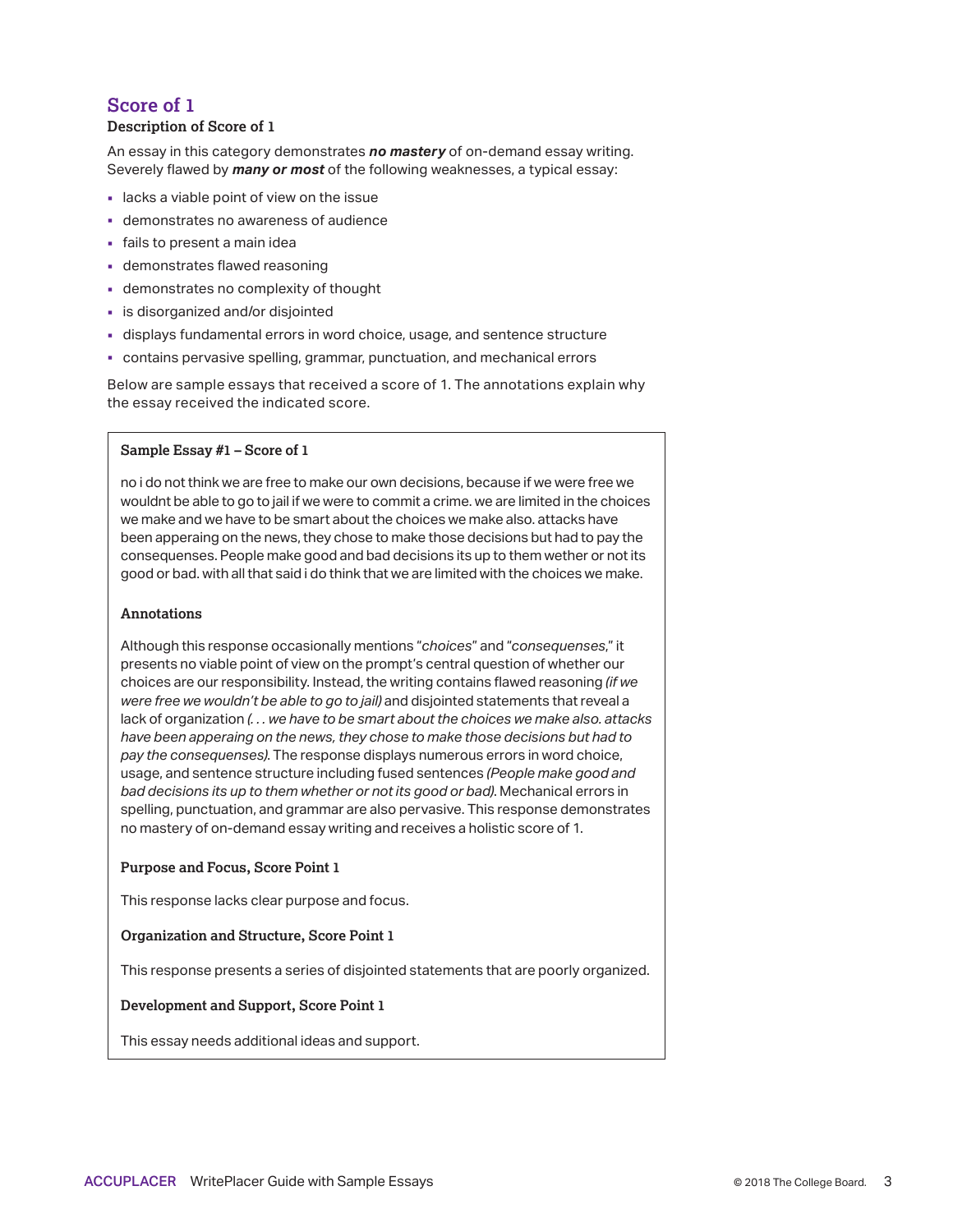#### **Sentence Variety and Style, Score Point 1**

This essay exhibits limited ability to vary sentence length and use appropriate vocabulary.

#### **Mechanical Conventions, Score Point 1**

This response doesn't demonstrate control of mechanical conventions.

#### **Critical Thinking, Score Point 1**

The essay lacks complexity of thought and displays flawed reasoning.

#### **Sample Essay #2 – Score of 1**

if you ask me i think its a little bit of both! you are your own person and you are free to make any decision you want, it just depends on how you veiw life, and want to live your life! yes we are limited with choices these days espesially if its a illigal choice you are willing to make! you can wake up tomorrow an make a decision that you want to do somethimg illigal, with law inforcement will limit the illigal choice your willing to make, but at the end of the day its still your decision, and only you can controll you!

#### **Annotations**

Demonstrating flawed reasoning, this response lacks a main idea and fails to present a viable point of view. The essay is disorganized and disjointed, with an attempt to argue both sides of the issue that shows no complexity of thought *(if you ask me i think its a little bit of both! you are your own person and you are free to make any decision you want. . . . at the end of the day its still your decision, and only you can controll you!)*. The response contains fundamental errors in word choice *(an* [and]*)*, usage *(its* [it's], *your* [you're]) and sentence structure (comma splices and unnecessary commas). Mechanical errors in spelling *(veiw, espesially, illigal)*, punctuation (inappropriate exclamation marks), and grammar are pervasive. This response displays no mastery of on-demand essay writing and receives a holistic score of 1.

#### **Purpose and Focus, Score Point 1**

This response lacks clear purpose and focus.

#### **Organization and Structure, Score Point 1**

This response demonstrates poor organization of ideas.

#### **Development and Support, Score Point 1**

This essay needs additional ideas and support.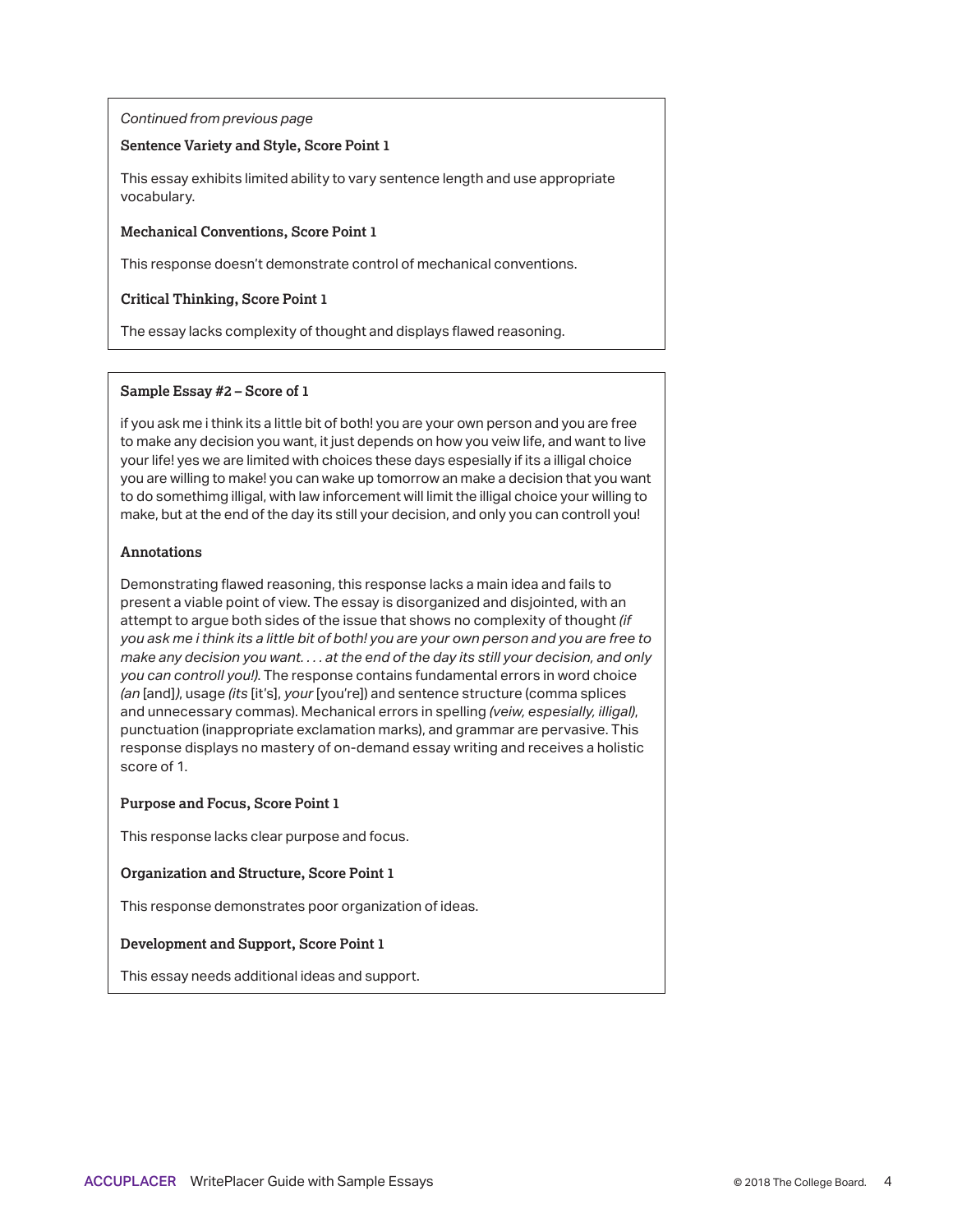#### **Sentence Variety and Style, Score Point 1**

This essay exhibits limited ability to vary sentence length and apply appropriate vocabulary.

#### **Mechanical Conventions, Score Point 1**

This response shows poor control of mechanical conventions such as grammar, spelling, and punctuation.

#### **Critical Thinking, Score Point 1**

The essay lacks complexity of thought and displays flawed reasoning.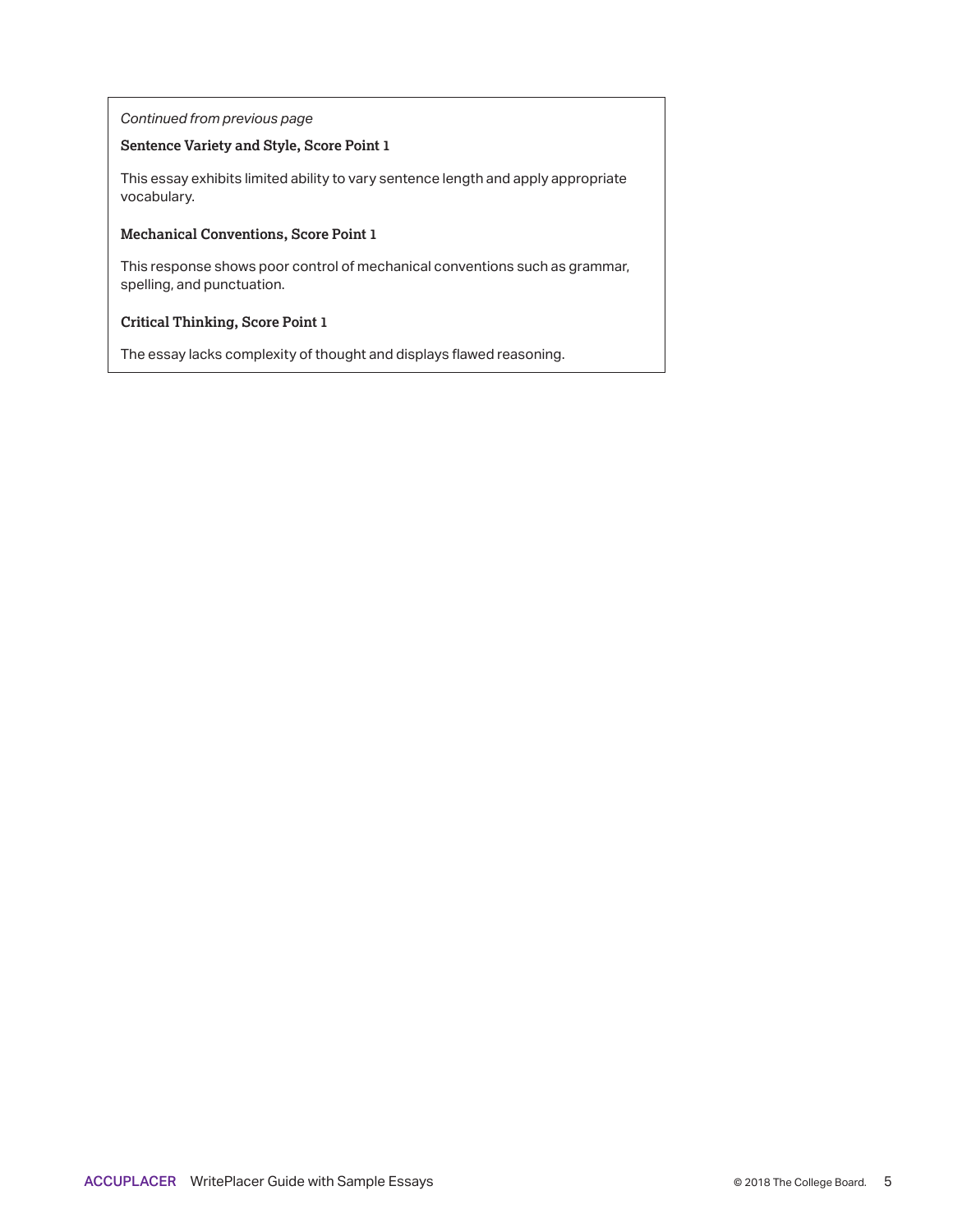#### **Description of Score of 2**

An essay in this category demonstrates *very little mastery* of on-demand essay writing. Flawed by *many or most* of the following weaknesses, a typical essay:

- presents a vague or limited point of view on the issue
- demonstrates little awareness of audience
- **presents an unclear main idea**
- demonstrates weak critical thinking with little complexity of thought or with flawed reasoning
- organizes ideas ineffectively, demonstrating a problematic progression of ideas
- displays numerous errors in word choice, usage, and sentence structure
- contains significant spelling, grammar, punctuation, and mechanical errors

Below are sample essays that received a score of 2. The annotations explain why the essay received the indicated score.

#### **Sample Essay #1 – Score of 2**

I think we are imited in the choices we as people can make because we cant just go out into the world and start doing things we are not supposed to do. There will always be a line we will never be able to cross. because life is all about making the right choices and following the government rules because we are not free, if we were to be free the government wouldnt control us just like they do know. they cant leave us free because there are people that are out of mind because

It depends on how each person acts and decides to make the right choices. There are some people that are not capable of being 100% free and they make the wrong choices. even if each person is responsible of their actions. That is why there are rules that we need to follow throughout our lifes thats what wil defind our future. being that I think we should be limited in the choices we can make we should not be free we need to fight for what we think is good for us.

#### **Annotations**

#### **Score Point 2**

Demonstrating weak critical thinking, this essay attempts to develop a vague point of view *(I think we are imited in the choices we as people can make because we cant just go out into the world and start doing things we are not supposed to do)*. A lack of clarity inhibits the reader's ability to discern connections between statements. This leads to a problematic progression of ideas as evidenced in the transition between the first and second paragraphs *(if we were to be free the government wouldnt control us just like they do know. they cant leave us free because there are people that are out of mind because It depends on how each person acts and decides to make the right choices)*. Similarly, the final sentence of the essay indicates disorganization by presenting two vague ideas with no apparent linkage *(we should be limited in the choices we can make . . . we need to fight for what we think is good for us)*; Numerous errors in word choice, usage, and sentence structure obscure meaning *(That is why there are rules that we need to follow throughout our lifes thats what wil defind our future. being that I think we should be limited in the choices we can make we should not be free we need to fight for what we think is good for us)*. This response demonstrates very little mastery of on-demand essay writing and receives a holistic score of 2.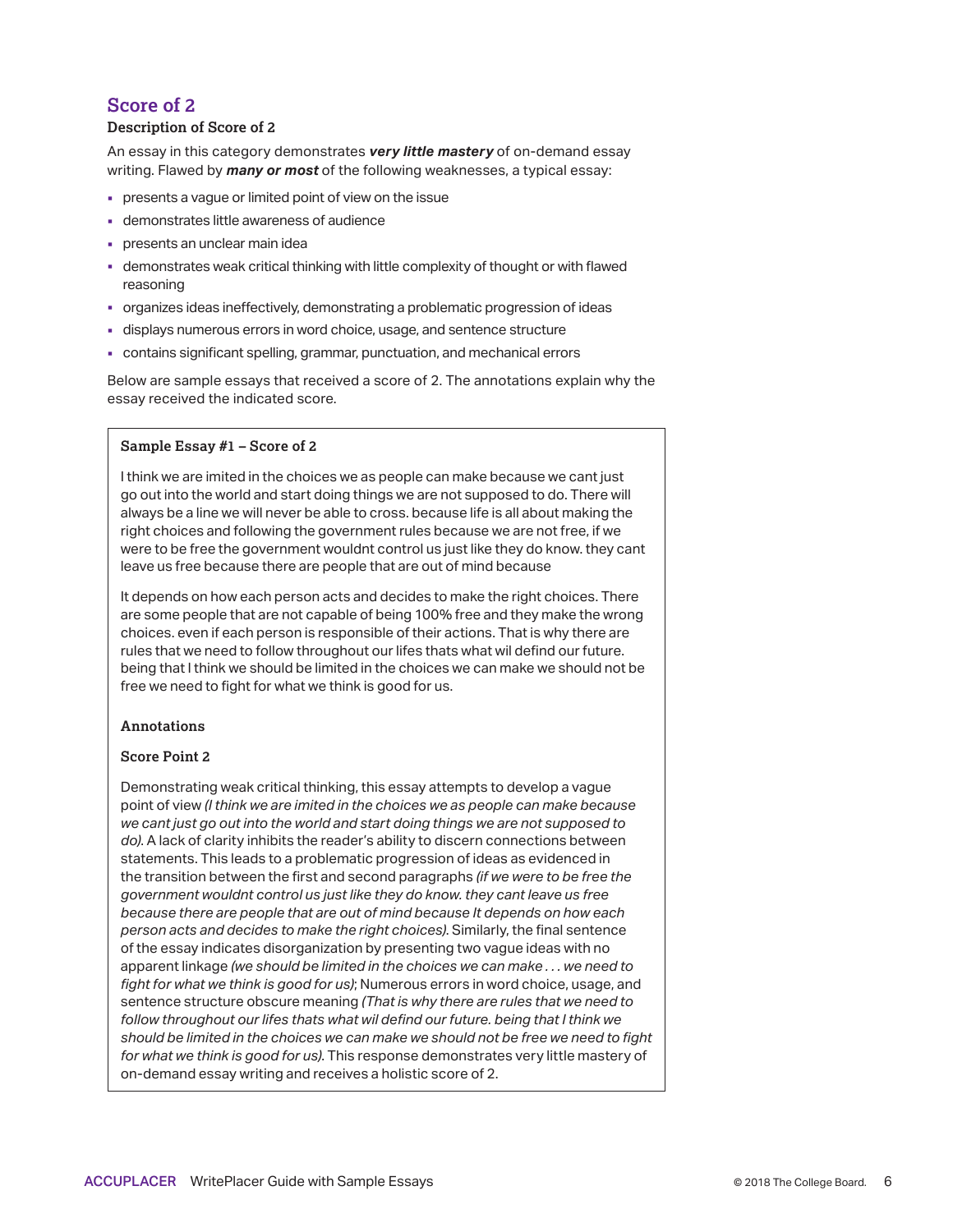#### **Purpose and Focus, Score Point 1**

This response lacks clear purpose and focus.

#### **Organization and Structure, Score Point 1**

While there is an attempt at an organizational structure with paragraphing, unclear ideas create problems with progression.

#### **Development and Support, Score Point 1**

This essay needs additional ideas and support, as many of the ideas are unclear.

#### **Sentence Variety and Style, Score Point 1**

This essay exhibits limited ability to vary sentence length and apply appropriate vocabulary.

#### **Mechanical Conventions, Score Point 1**

This response shows poor control of mechanical conventions such as grammar, spelling, and punctuation.

#### **Critical Thinking, Score Point 1**

The essay shows insufficient reasoning and lacks complexity of thought.

#### **Sample Essay #2 – Score of 2**

I personally think that we would have a limited in the choices we can make. The reason i think this would have be because in life you can not always get what you want, you are always limited to things around you. Sure you can make some of your decisions but not all; if we were aloud to make all of the decisions we do there would be alot of slip up and accidents. Some stuff that we do are our responsibility, well actually most stuff we do wrong are, you should give yourself limited choice to make a decision. Then just coming up with one thing; then something goes wrong and then you really start thinking mabye i should of limited myself and thought everything through the going for the one thing i decided on. This is why i do personally think there should be a limit on making your own decisions.

#### **Annotations**

Although the response attempts to address Marino's claim concerning "the circumstances of our lives" *(you are always limited to things around you)*, it presents a limited point of view and unclear main idea *(we would have a limited in the choices we can make)*. The essay lacks specific examples to clarify the position, instead offering insufficient support that demonstrates little complexity of thought *(alot of slip up and accidents)*. The writer continues to develop a vague point of view later in the response, recommending a method for making decisions *(you should give yourself limited choice)* rather than examining whether people should take absolute responsibility for their decisions. Ineffective organization prevents a progression of ideas *(Then just coming up with one thing; then something goes wrong and then you really start thinking mabye i should of limited myself)*. The essay contains significant errors in usage *(aloud* [allowed], *should of)* and sentence structure, as well as problems with spelling, grammar, and punctuation. This response demonstrates very little mastery of on-demand essay writing and receives a holistic score of 2.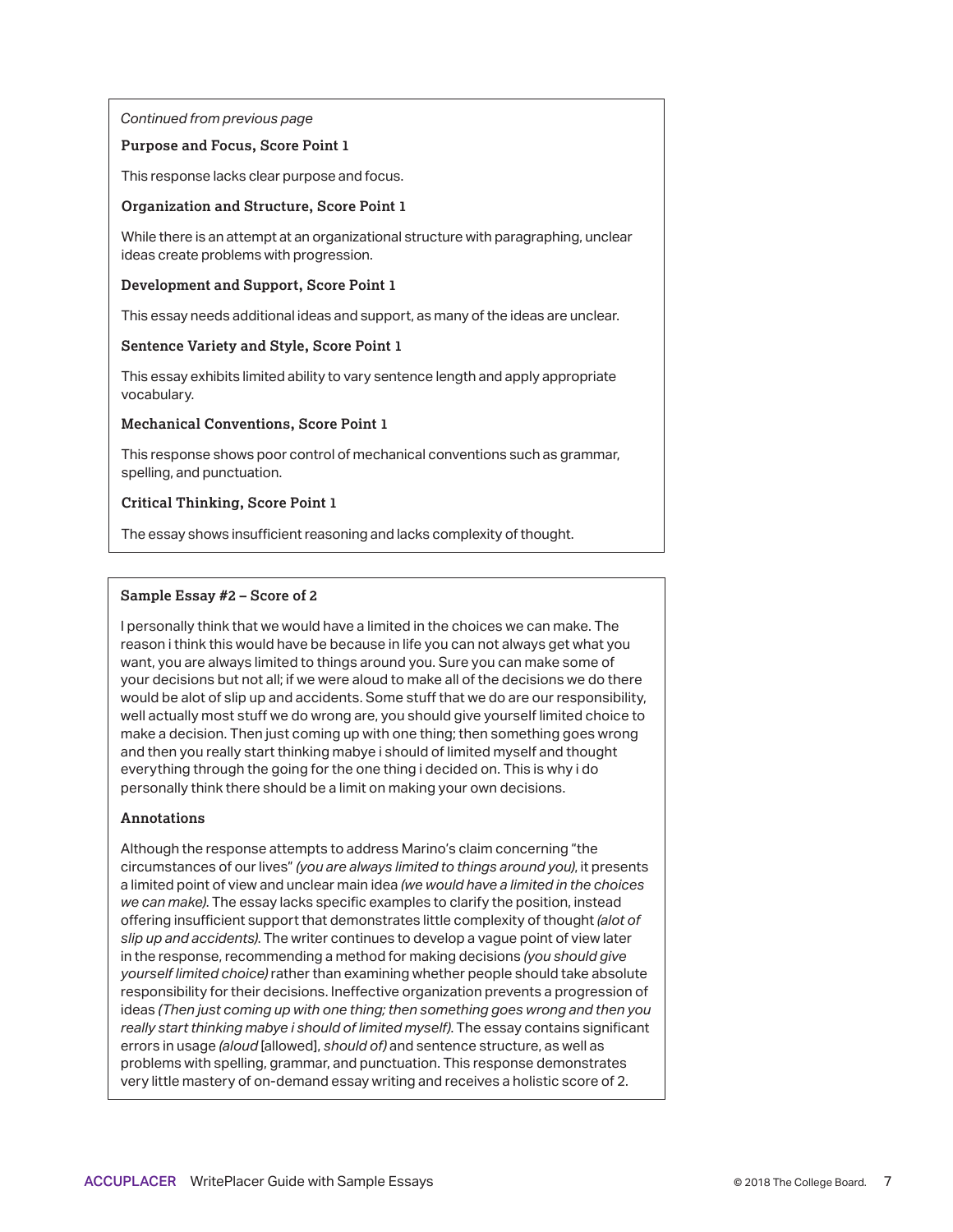#### **Purpose and Focus, Score Point 1**

This response lacks clear purpose and focus.

#### **Organization and Structure, Score Point 1**

This response demonstrates ineffective organization of ideas.

#### **Development and Support, Score Point 1**

An absence of specificity weakens support and contributes to a lack of clarity.

#### **Sentence Variety and Style, Score Point 1**

This essay exhibits limited ability to vary sentence length and vocabulary.

#### **Mechanical Conventions, Score Point 1**

This response shows poor control of mechanical conventions such as grammar, spelling, and punctuation.

#### **Critical Thinking, Score Point 1**

The essay shows insufficient reasoning and lacks complexity of thought.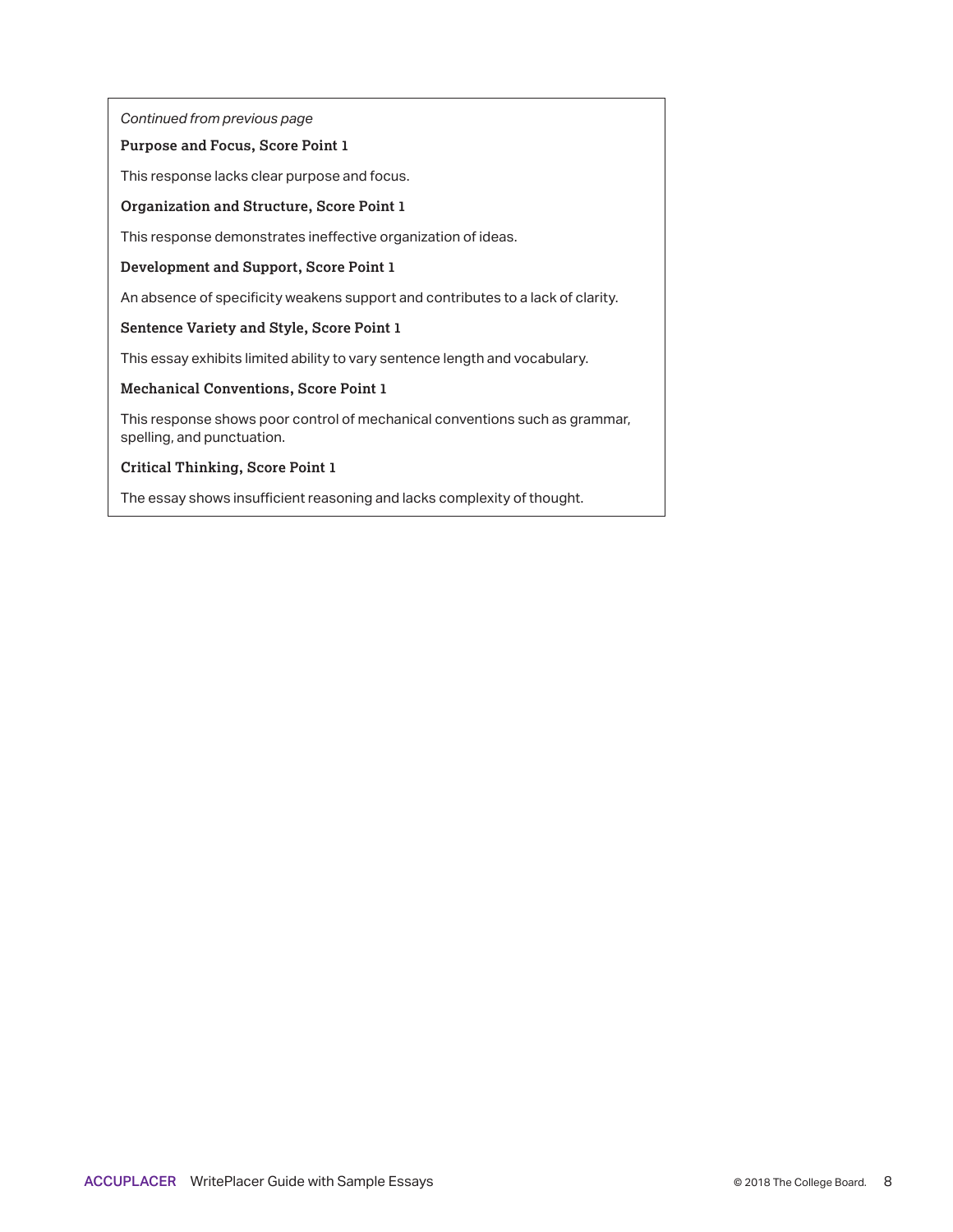#### **Description of Score of 3**

An essay in this category demonstrates *little mastery* of on-demand essay writing. Flawed by *one or more* of the following weaknesses, a typical essay:

- presents a vague or limited point of view on the issue
- demonstrates little awareness of audience
- attempts to develop the main idea though that attempt is inadequate
- demonstrates weak critical thinking with little complexity of thought or with flawed reasoning
- provides inappropriate or insufficient examples, reasons, or other evidence to support its position
- is poorly organized and/or focused or demonstrates serious problems with coherence or progression of ideas
- displays limited word choice and little sentence variety
- contains many errors in mechanical conventions of usage, sentence structure, grammar, spelling and punctuation

Below are sample essays that received a score of 3. The annotations explain why the essay received the indicated score.

#### **Sample Essay #1 – Score of 3**

Honestly, I think we should be able to make our own decisions because, it is our life. We can do whatever we want with it. If we go through rough obstacles, we have to manage to work them out. Some of us might even be successful with our decision or not. You chose your own decision. You should not have to be limited on your choices that you make. Some people might not like the fact that, they can not go over a certain amount of decisions they can make. One example is, you are going to a store to buy some groceries. You see a delicious candy bar. You are not sure if you should take it. It is your own decision. In todays world, we are not limited on our own decisions. We can make millions of decisions in life. Maybe you should just over think it and, make the good decisions at least. We are responsible enough to make our own decisions. We should need to have someone near us telling you,' You have gone over your limit of decisions'. If you are mature enough to do the right things, you are old enough to make your own decisions, but the good ones. Yes, some people will choose the wrong the decision, but it was their own choice. I am against us people today having to be limited in the choices you make. I agree that it is better to just be responsible and make and choose your own decision. You are an adult. Now some people will be totally against that. But, I am very thankful that now the time I'm living in, we make and choose our own decisions. We do not need anybody to be telling us what we can or can not do. In conclusion, today we do not have to be limited over the choices we make. We can make and choose our own decisions. We are free to make and choose our own decisions

#### **Annotations**

This response presents a limited point of view, narrowing the focus from responsibility for decisions to whether we should be able to make our own decisions. Although the writer attempts to address the notion that circumstances beyond our control govern our decisions and impact responsibility, this idea provides little complexity of thought *(we have to manage to work them out. . . . It is your own decision)*. A subsequent attempt to address responsibility is similarly inadequate, as the essay merely asserts that "*it is better to just be responsible*"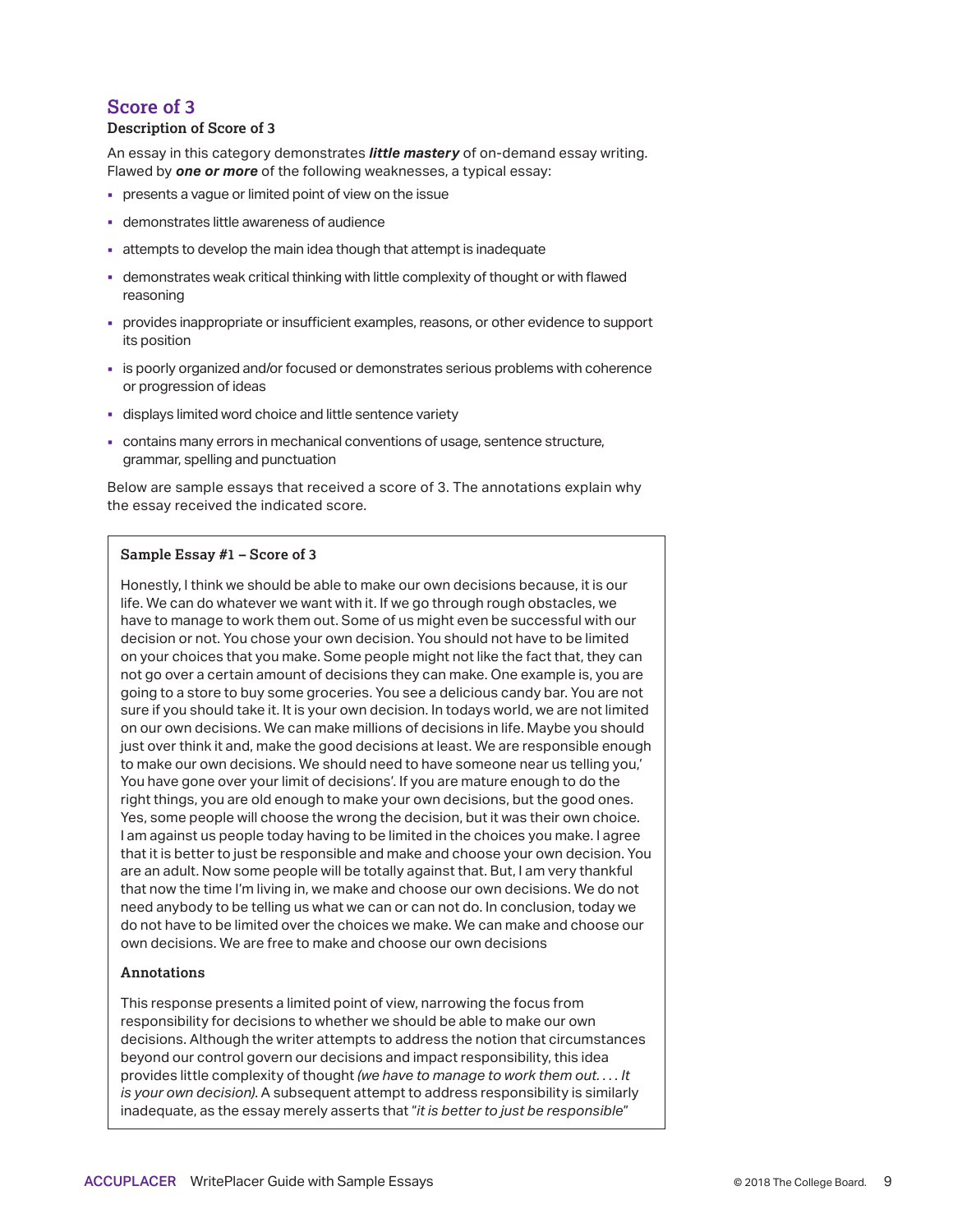but does not provide sufficient evidence to support this claim. The writer repeats the same general argument throughout the essay, diminishing coherence and demonstrating serious problems with the progression of ideas *(You chose your own decision. … It is your own decision. … you are old enough to make your own decisions, but the good ones)*. The response contains limited word choice (*decisions* is used in most sentences) and little sentence variety, along with many errors in the mechanical conventions of usage, sentence structure and grammar. This response demonstrates little mastery of on-demand essay writing and receives a holistic score of 3.

#### **Purpose and Focus, Score Point 2**

This response does not fully communicate purpose, and focus is inconsistent.

#### **Organization and Structure, Score Point 2**

This response demonstrates limited organization of ideas.

#### **Development and Support, Score Point 1**

This response has insufficient support for its ideas.

#### **Sentence Variety and Style, Score Point 2**

This essay shows inconsistent control of sentence variety, word choice, and flow of thought.

#### **Mechanical Conventions, Score Point 2**

This response shows limited control of mechanical conventions.

**Critical Thinking, Score Point 1** 

The essay shows insufficient reasoning and lacks complexity of thought.

#### **Sample Essay #2 – Score of 3**

We are limited in the choices that we can make by a number of things. First we are restricted by our government, who sets rules that we have to abide by. Next is our schools, because they set a certain standard on our classes and we have to meet their requirements and also we are limited in our actions when we are at work. Our government has laws that we have to go by or we will be fined or punished for not abiding by them. Hitler came up with all sorts of rules and conditions and if they weren't followed he would have the citizen executed. In our school we don't have very much freedom in choicing which courses we want to take because we have so many mandatory ones that has to be taken in order to get enough credits to graduate such as 3 years of Math 4 years English and 3 years of Reading and Writing. And last but not least when you get a job nearly every employer has a certain code that you have to go by in order to work for them. Some companies have started banning you from bringing your bible to work to read on your break or talking religion to your coworkers. So all in all I think we are limited in the choices we can make by our government, schools and our employers.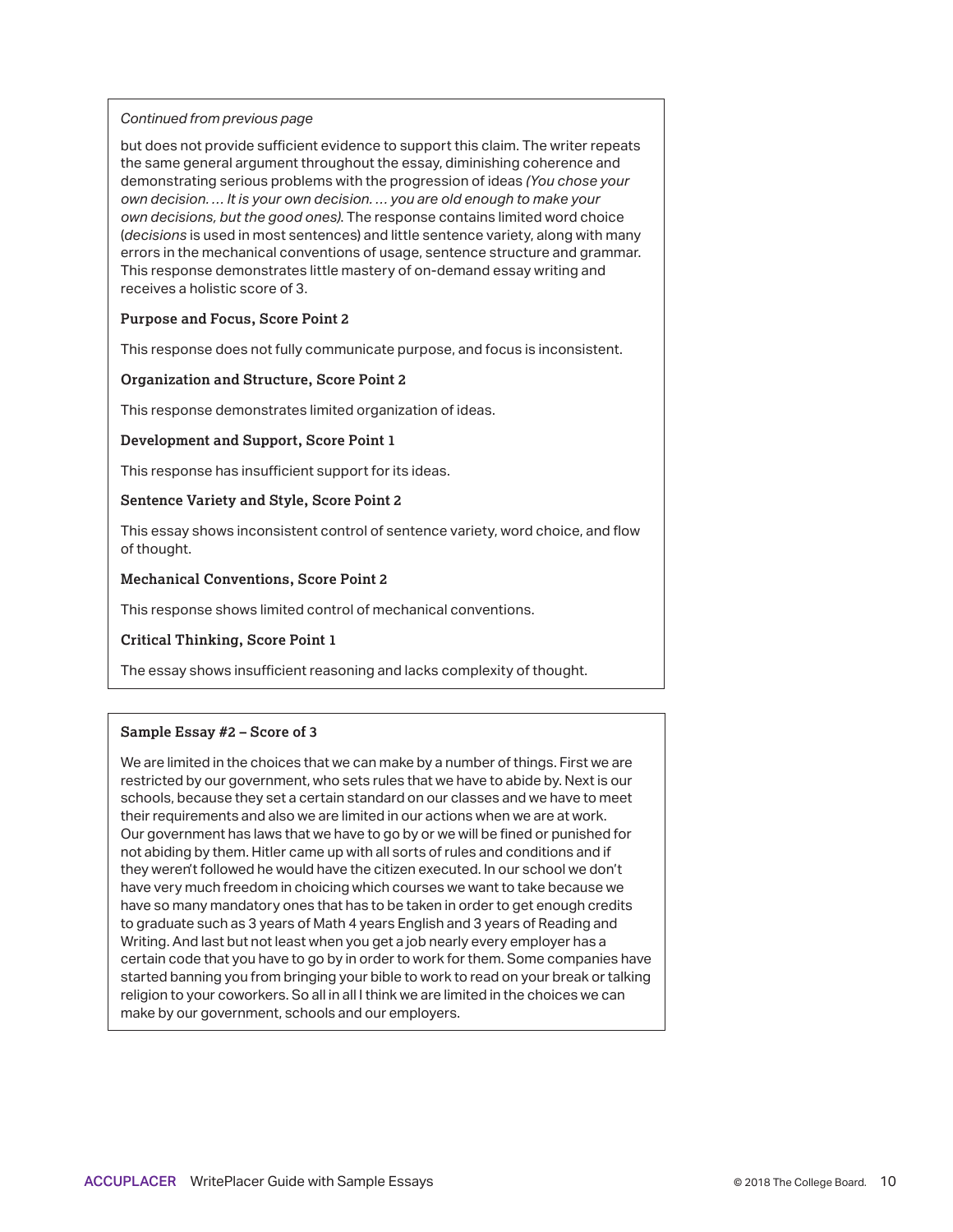#### **Annotations**

Demonstrating weak critical thinking, this essay develops a limited point of view, agreeing with Marino's assertion that various entities (e.g., government, school, employers) limit our choices but fails to address the issue of whether we are responsible for actions we take. The writer attempts to provide evidence that choices are limited, but disjointed and list-like examples lead to a problematic progression of ideas *(Hitler came up with all sorts of rules and conditions . . . in our school we don't have very much freedom in choicing which course we want to take)*. Errors in grammar *(mandatory ones that has to be taken)*, usage *(choicing)*, and punctuation (both missing and incorrectly placed commas) occur throughout the essay. This response exhibits developing mastery of on-demand essay writing and receives a holistic score of 3.

#### **Purpose and Focus, Score Point 2**

This response doesn't fully communicate purpose, and focus is inconsistent.

#### **Organization and Structure, Score Point 2**

This response displays poor organization of ideas.

#### **Development and Support, Score Point 1**

This response has insufficient support for its ideas.

#### **Sentence Variety and Style, Score Point 2**

This essay shows inconsistent control of sentence variety, word choice, and flow of thought.

**Mechanical Conventions, Score Point 2** 

This response shows limited control of mechanical conventions.

#### **Critical Thinking, Score Point 1**

The essay shows insufficient reasoning and lacks complexity of thought.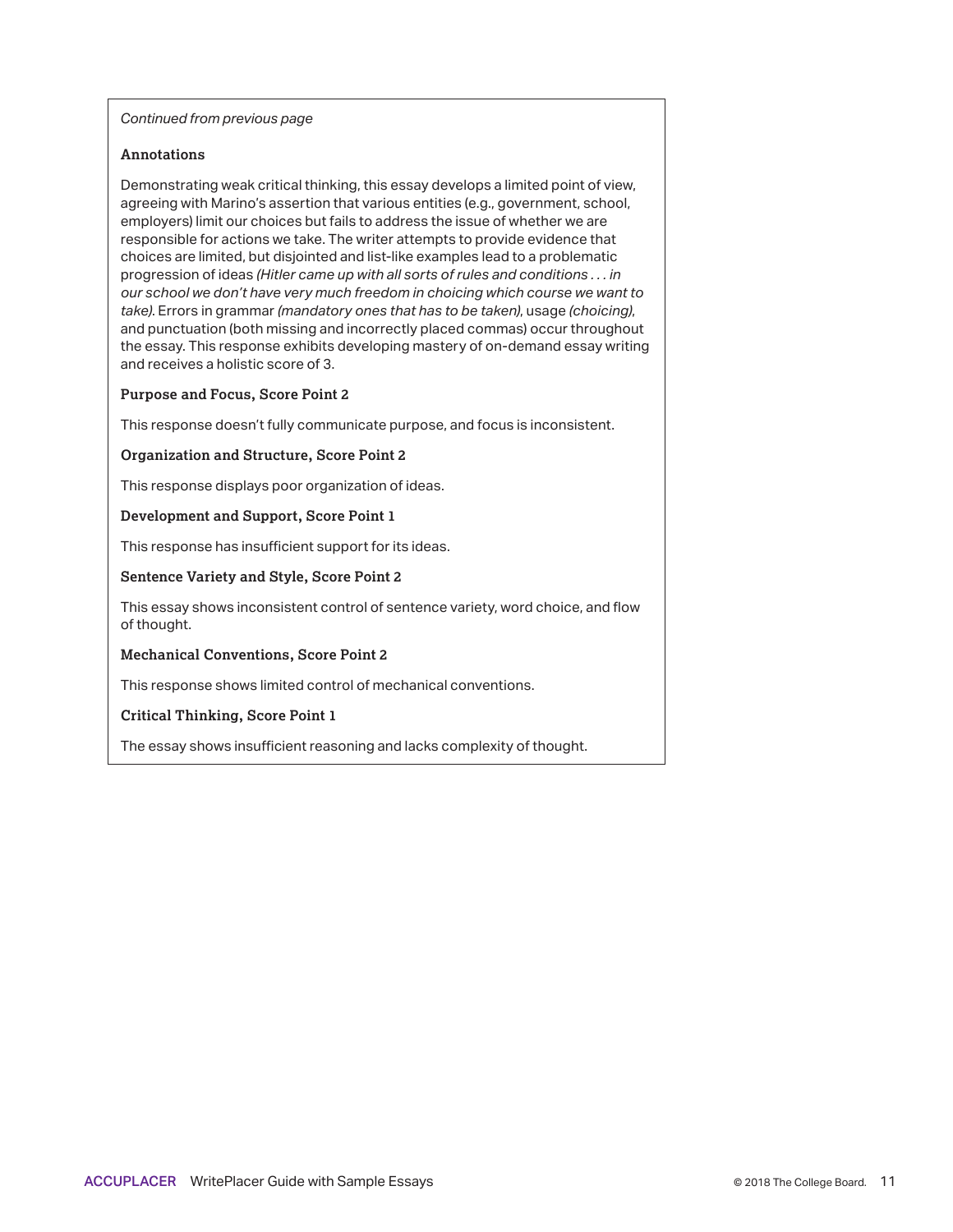#### **Description of Score of 4**

An essay in this category demonstrates *developing mastery* of on-demand essay writing. A typical essay:

- develops a viable point of view on the issue
- $\blacksquare$  may stray from audience and purpose
- demonstrates some critical thinking but may do so inconsistently or use inadequate examples, reasons, or other evidence to support its position
- may lack control of organization or focus, demonstrating some lapses in coherence or progression of ideas
- contains some errors in sentence structure and use of grammatical conventions such as word choice, usage, spelling, and punctuation

Below are sample essays that received a score of 4. The annotations explain why the essay received the indicated score.

#### **Sample Essay #1 – Score of 4**

America manipulates people to believe they are free to make their own choices;however, people are obligated and manipulated to make choices they do not agree with, such as, in a job, college, and everday life. Decisons come along with consquences, good or bad, its up to the person to choose which path to take. First example, at a work area, an employee is designated duties to fullfill his or her position, but its up to them if they want to complete the job or they get laid off which is a form of limited choices. This country runs off money, people work based on how much income they are given. You pay them more they do more. As a student in college, in order to graduate with a degree of their choice, the student has to complete a number of credits and meet all expectations. Student is left with either one or two choices, complete all assignments or fail out of school and have a minimun wage job. Majority of the people refuse to settle for minimum jobs such as waitressing, retail, and jobs based off commission. So they pay however much they need to complete school. In everyday life, people walk on eggshells throughout their day. If the people were free to make their own choices why are there law enforcers to regulate rules? The judicial justice to punish criminals? This country gives their people limited choices, but pursades them feel as if they have no limitations on their choices;however, people are afraid of the law so they tend to limit themselves as well. The higher power-the law intimidate people who have less money or less power. Majority of those who do not have limited choices, have a higher power and in order to have higher power money is needed. Moral of the story, America manipulates their people in the direction in favor for them.

#### **Annotations**

The writer presents a viable point of view on the issue, arguing that we are manipulated by outside forces into making the choices we make. The response demonstrates some critical thinking but does so inconsistently. For example, the writer introduces a thought-provoking idea that America fosters an illusion of free choice, but inadequate examples prevent a fuller exploration of this topic. The essay outlines decisions and consequences *(. . . complete all assignments or fail out of school)* but neglects to address the deeper question of whether we should take responsibility for our choices or whether we make choices because of forces beyond our control. Lapses in coherence occur as the writer strings together unrelated ideas *(In everyday life, people walk on eggshells throughout their day. If the people were free to make their own choices why are there law enforcers to regulate rules?)*.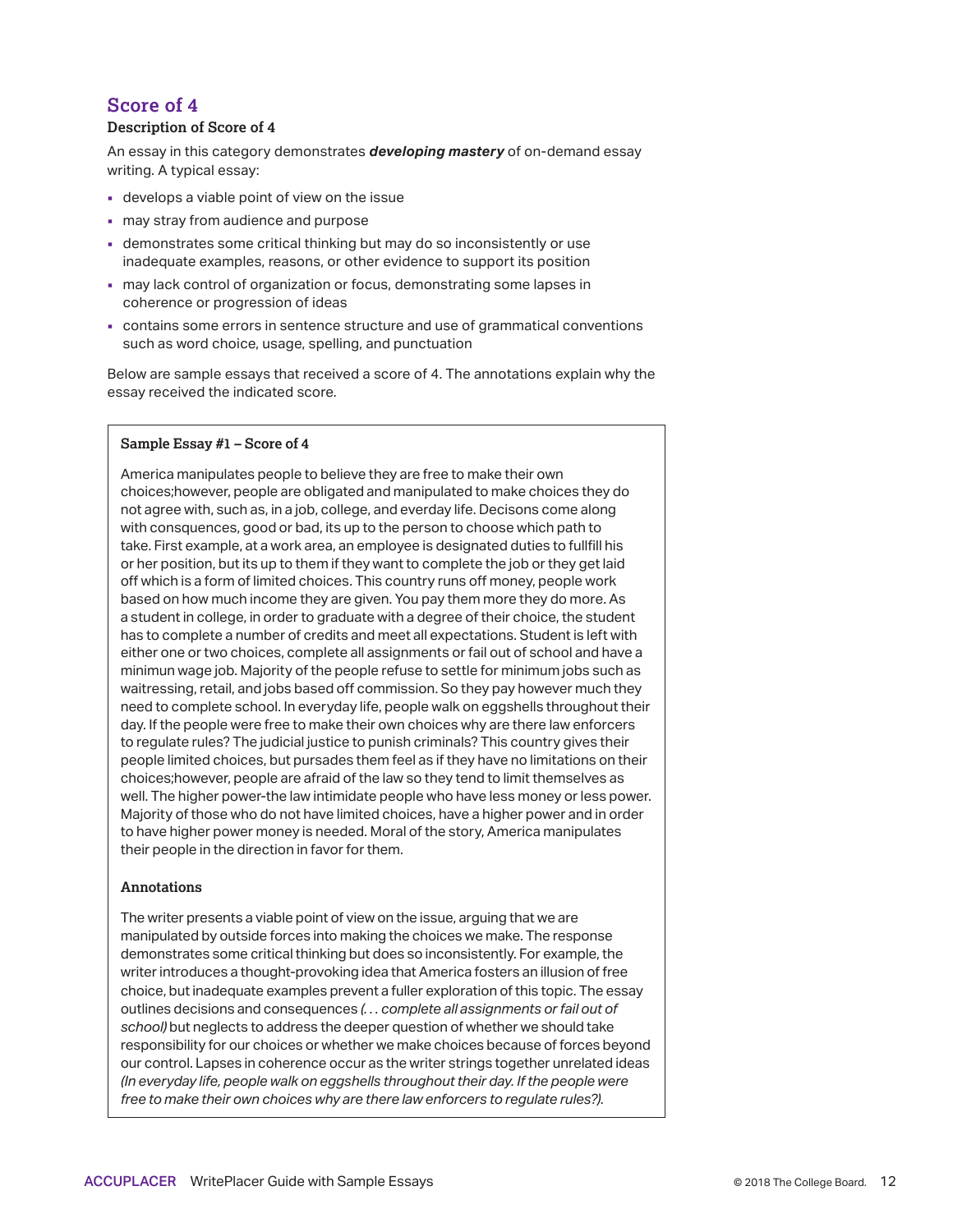The response contains errors in punctuation, grammar, and sentence structure *(First example, at a work area, an employee is designated duties to fulfill his or her position, but its up to them if they want to complete the job or they get laid off which is a form of limited choices).* This response exhibits developing mastery of on-demand essay writing and receives a holistic score of 4.

#### **Purpose and Focus, Score Point 2**

This response doesn't fully communicate purpose, and focus is inconsistent.

#### **Organization and Structure, Score Point 2**

This response displays a lack of control over the organization of ideas.

#### **Development and Support, Score Point 2**

This response has limited support for its ideas.

#### **Sentence Variety and Style, Score Point 2**

This essay shows inconsistent control of sentence variety, word choice, and flow of thought.

#### **Mechanical Conventions, Score Point 2**

This response shows limited control of mechanical conventions.

#### **Critical Thinking, Score Point 2**

The essay shows limited clarity and complexity of thought.

#### **Sample Essay #2 – Score of 4**

Each and every person is able to freely make their own decisions. This is a process that man has been able to do from the very beginning. With out the chance of being able to make free decisions then as an individual or as a whole, many complications can start to arise.

In my life there has been many choices that have been made. many that were never easy. Apart from day to day decisions to ones that could impact you, your friends, your family, or just those around you regardless of who they may be. The decision that one is able to make, can have so many outcomes. One day an individual could help make a work center run more efficently, because they made a decision that would help both themself and the others around them. On the other hand that same individual could have just as easily made a completly different choice, with a result could end up a lot worse for that one person or someone else.

Each and every day, there are men and women that freely choose to put them selves in harms way. No one has threatened them that they must go do this or else. I see on a daily Basis people that go and put on a uniform because they chose to do it. Yes, each person has their own reason for doing what they do, however each one that does this still does this freely.

You may be limited on your choices at a current time, but that could be because of everything going on around you. If we lived in a world ruled with limitations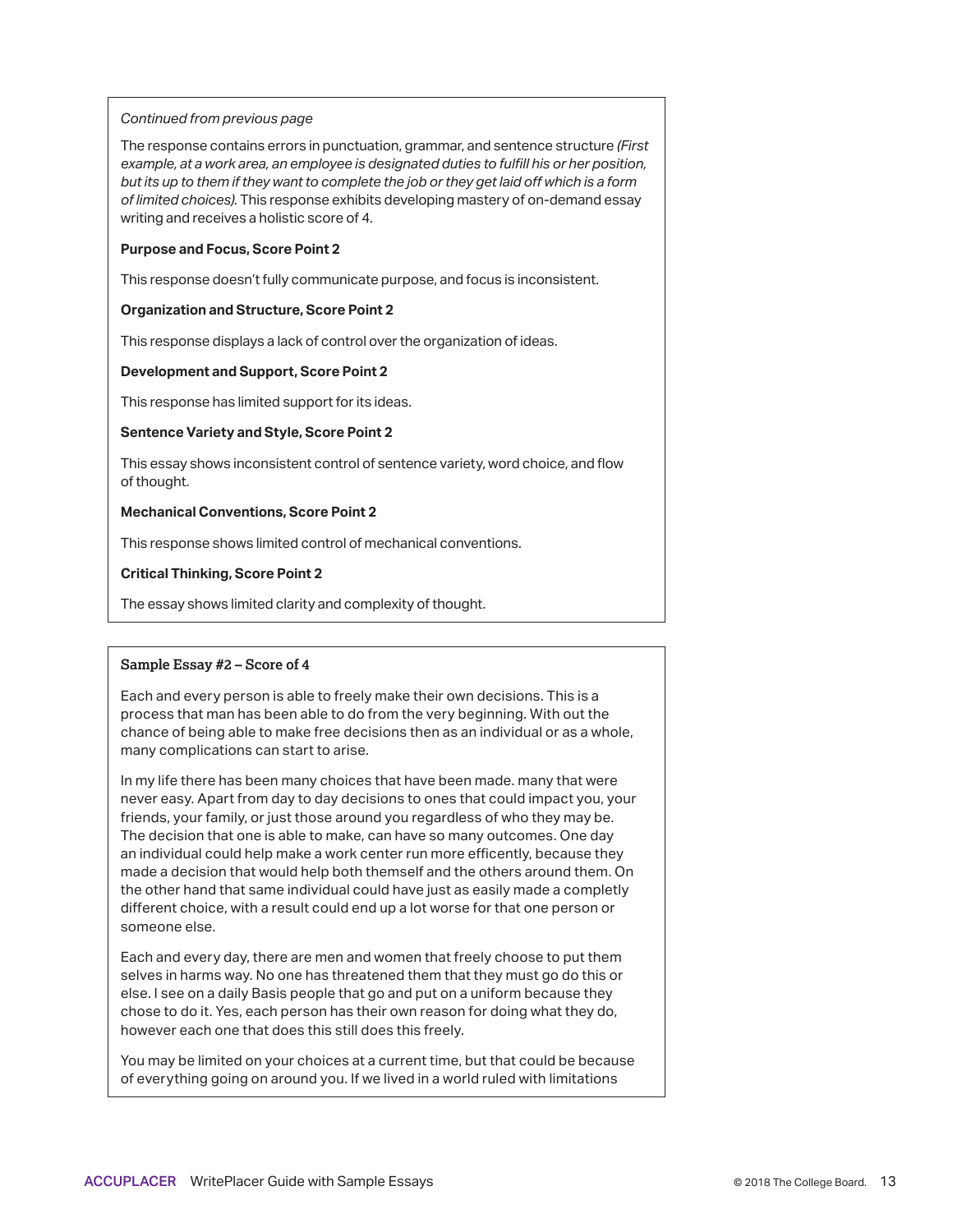set daily and you couldn't go out side of what has been set, then i do think that problems would start occuring. The oppurtunity of Free Choice is an amazing gift that people either take advantage of and help adavance them selves with or throw away with a single bad choice. Either way we are still free to make our own choices and i think that will stay that way for a little while longer.

#### **Annotations**

This response presents a viable point of view and displays some critical thinking; however, certain examples lack sufficient elaboration to establish a clear connection to the issue of responsibility (*One day an individual could help make a work center run more efficiently, because they made a decision . . . . On the other hand that same individual could have just as easily made a completly different choice, with a result could end up a lot worse)*. Other examples, such as the discussion of dangerous careers in the third paragraph, are inappropriate, straying from the purpose of the prompt (taking responsibility for choices). The writer eventually tackles the idea of outside forces inhibiting choice in the final paragraph, but the complexity of the prompt's question is not addressed coherently across the body of the essay. In addition, some ideas are introduced but not developed *(If we lived in a world ruled with limitations set . . . problems would start occuring)*. This leads to problems in the progression of ideas, as the writer moves on to a different topic *(. . . Free Choice is an amazing gift)*. Some errors in spelling, grammar, and punctuation occur. This response exhibits developing mastery of on-demand essay writing and receives a holistic score of 4.

#### **Purpose and Focus, Score Point 2**

This response doesn't fully communicate purpose, and focus is inconsistent.

#### **Organization and Structure, Score Point 2**

In spite of lapses in progression, the response follows a limited organizational plan.

#### **Development and Support, Score Point 2**

This response has limited support for its ideas.

#### **Sentence Variety and Style, Score Point 2**

This essay shows inconsistent control of sentence variety, word choice, and flow of thought.

#### **Mechanical Conventions, Score Point 2**

This response shows limited control of mechanical conventions.

#### **Critical Thinking, Score Point 2**

While demonstrating some critical thinking, this essay shows limited clarity and complexity of thought.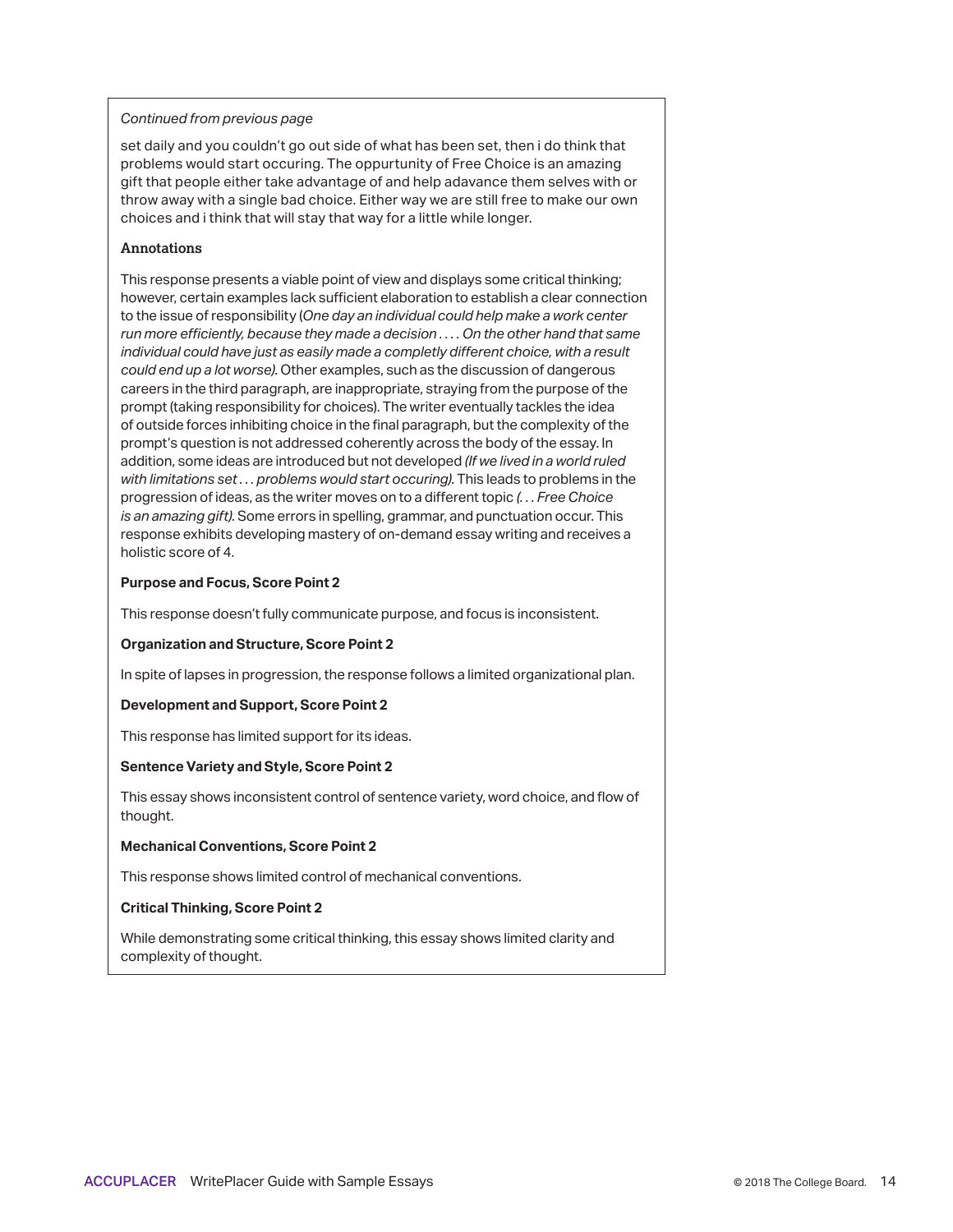#### **Description of Score of 5**

An essay in this category demonstrates *adequate mastery* of on-demand essay writing, although it will have lapses in quality. A typical essay:

- develops a viable point of view on the issue
- may stray from the audience and purpose but is able to refocus
- demonstrates competent critical thinking, using adequate examples, reasons, and other evidence to support its position
- is generally organized and focused but could lack coherence and logical progression of ideas
- exhibits adequate but inconsistent control of language
- demonstrates some variety in sentence structure
- contains some minor errors in sentence structure, grammar, spelling, and punctuation

Below are sample essays that received a score of 5. The annotations explain why the essay received the indicated score.

#### **Sample Essay #1 – Score of 5**

Dicisions are endless, it is up to you to make anything happen. You can come from a poor family, and end up a billionaire due to the wise dicisions you made growing up. It can take one mindless dicision to end your hopes of becoming something bigger. You can go from having nothing to having it all based on all your successes in life. For example, my family does not have a lot of money, therefore, my family is living paycheck-to-paycheck. To make sure I do not live the life of worrying, like my mother, I will pursue my dream of becoming a doctor. I will make that decision to change my life for the better. If you are caught up in a sticky situation, it is because you lead yourself by the choices you made in. You are judged by others soley based on your daily decisions, therefore, you are respondsible for your future

You are capable as an adult to make the best decisions, and understand that all things you do in life may come with a consequence. It absolutely can be difficult to understand what the best choice is for you, and if you end up failing, there is always a second chance. Life is all about trial and error. You can test the waters and see all the different outcomes, and choose the best decision that fits you. You may not always choose the right decision, but it can teach you how to address any situation in the future. Every decision you make in life has an effect not only on yourself, but others around you. You are to think before you react, because you can cause trouble between you and your peers. This can be a reason why your decisions make up who you are and how others view your characters.

You are not limited to the decisions you make, because you have full control of your character and how successful you want your future to be. The kind of life you lead is completely in your hands. No one can stop you from accomplishing your goals. Although, there might be bumbs along the way, you are fully capable of going over them. As an adult you are free to make unlimited decisions that make you respondsible for choices, and with great decision making, it will showcase your success.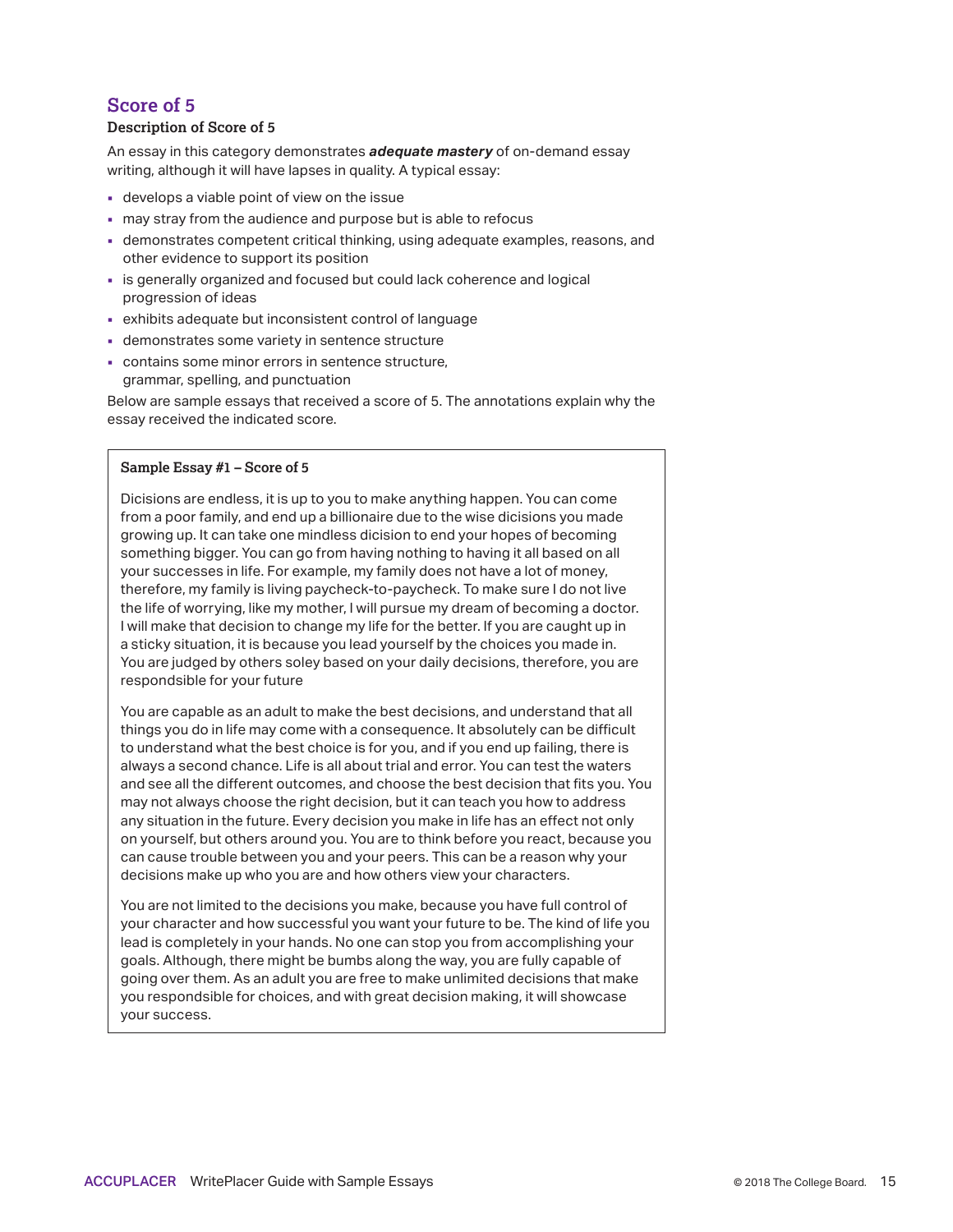#### **Annotations**

The writer vaguely acknowledges the prompt's assertion that circumstances such as *"a poor family"* can define the choices we make and develops a viable point of view, ultimately rejecting the idea that circumstances inhibit our choices *(you have full control of your character and how successful you want your future to be)*. Competent critical thinking adds nuance to the position. This is particularly evident in the second paragraph, which begins by acknowledging the difficulty in determining the best choice but goes on to suggest that even poor choices can equip one to better deal with future difficulties. The writer then expands the topic by recognizing that one's actions affect not only oneself but *"others around you"* as well, offering an implicit rejoinder to Marino's claim that our choices alone cannot determine "*who you are and how others view your characters*." The response is generally organized and exhibits a progression of ideas through the use of extended examples *(my family does not have a lot of money, therefore, my family is living paycheck-to-paycheck. To make sure I do not live the life of worrying, like my mother, I will pursue my dream of becoming a doctor. I will make that decision to change my life for the better)*. Adequate control of language is demonstrated throughout the essay, with some varied sentence structures *(It absolutely can be difficult to understand what the best choice is for you, and if you end up failing, there is always a second chance. Life is all about trial and error)*. This response exhibits adequate mastery of on-demand essay writing and receives a holistic score of 5.

#### **Purpose and Focus, Score Point 2**

This response doesn't fully communicate purpose.

#### **Organization and Structure, Score Point 2**

This response demonstrates limited organization of ideas.

#### **Development and Support, Score Point 2**

This response has limited support for its ideas, as many of the ideas lack specific detailed support.

#### **Sentence Variety and Style, Score Point 2**

This essay shows inconsistent control of sentence variety, word choice, and flow of thought.

#### **Mechanical Conventions, Score Point 2**

Minor errors occur in spelling, grammar, and punctuation.

#### **Critical Thinking, Score Point 2**

While demonstrating some critical thinking, this essay shows limited clarity and complexity of thought.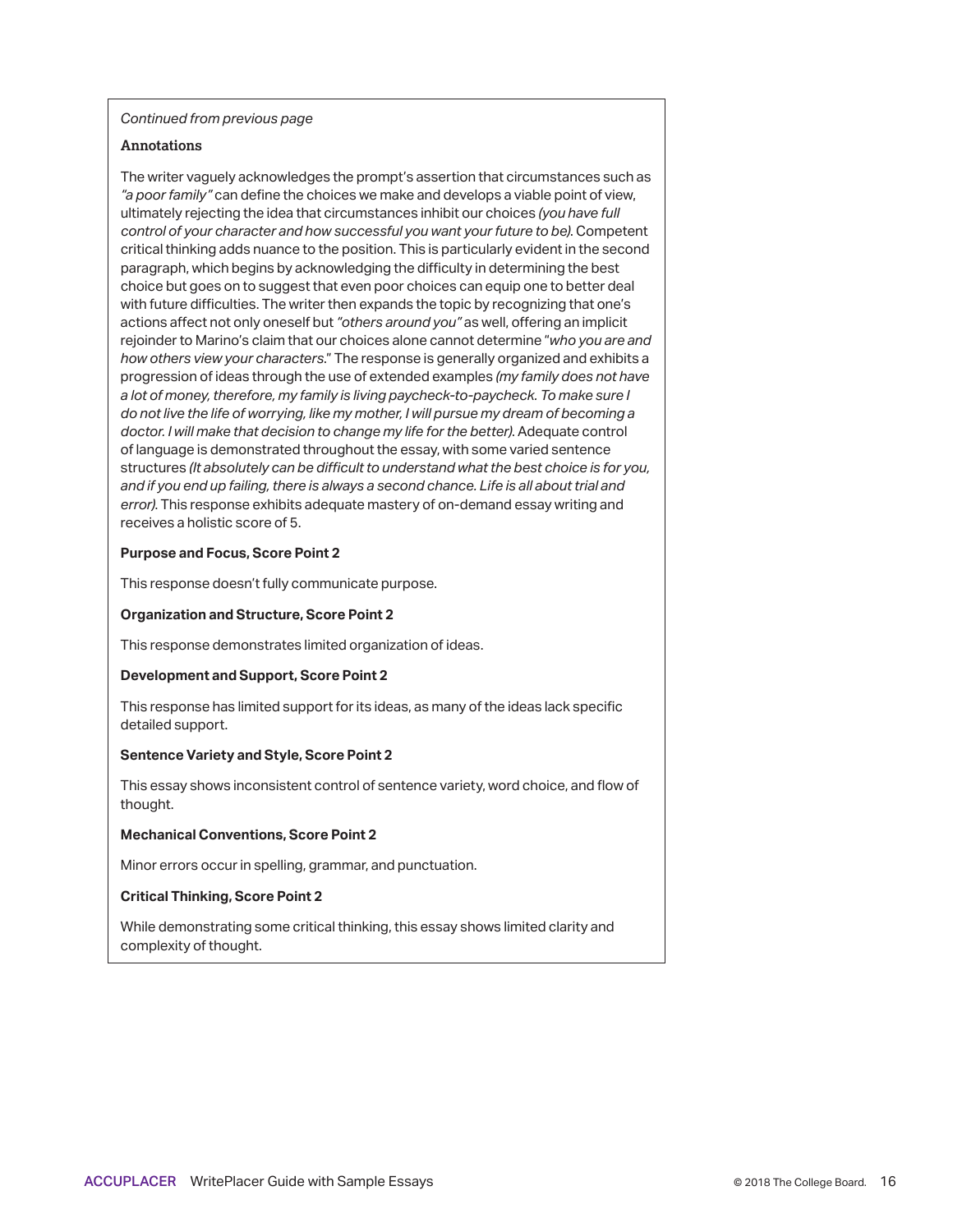#### **Sample Essay #2 – Score of 5**

The ability of decision making is one of a few traits thats differenciates us from animals. As opposed to most other living specimens on this planet who mostly act upon instinct and would appear to have little to no control over the course of their lives, i strongly belive our abilty to think critically has a major impact on we deicde to live our lives. But for the question at hand "are we free to make our decisons or are our choices limited", I would have to say yes to both.

Like stated previously, I belive a humans possesion of critical thinking and kowing right from wrong and so on gives a great ammount of control over out lives. Without which we would be no different than most animals. Every day we wake up we make a decision that could impact the rest our day or maybe even the rest of out lives. for example, what time you should wake up because if you're late again you will lose your job. Even the decions in what we eat day to day or how much excerise we feel like getting will impact our health. All of these are situations we have control over. If I choose to smoke and end up with cancer well thats my fault and no one elses. Ultimately when it comes down to it the paths we deicde to take in life are choices that are made by us and us alone.

Despite being a sentient species, having free will and being able to ultimately control our fates, sometimes the decions we make can be limited to what resources you have available to yourself. Perhaps you are a child and your parents are the only resource you have to accomplish most of anything you like to go for. In that case your parents might be making a lot of decions for you as any good parent would. Mental dissabilities unfortunately can also be a factor when it comes to a persons thought process as they attempt critical decision making.

We as humans posess abilities far greater than many other creatures we share the Earth with. Some like to think it is up to fate to decide how our lives turn out and even that is a decision in itsself. As an intelligent species have total control over our own lives and what we decide to do with it regardless of what influences us or what may be available to help us along the way.

#### **Annotations**

This response presents a viable point of view that demonstrates competent critical thinking *(I belive a humans possesion of critical thinking and kowing right from wrong and so on gives a great ammount of control over out lives)*. Adequate reasoning and evidence support the qualified position that we are free to make decisions, though some limitations exist. The writer provides brief, but appropriate examples of daily decisions people make (e.g., sleep, diet, and exercise) to illustrate the cause and effect relationship between one's choices and their consequences. Generally organized and focused, the essay contains a logical progression of ideas that culminates in a final sentence that clearly expresses the writer's position *(As an intelligent species have total control over our own lives and what we decide to do with it regardless of what influences us or what may be available to help us along the way)*. The essay exhibits adequate but inconsistent control of language: the essay contains some errors in spelling, grammar, and mechanical conventions. This response exhibits adequate mastery of on-demand essay writing and receives a holistic score of 5.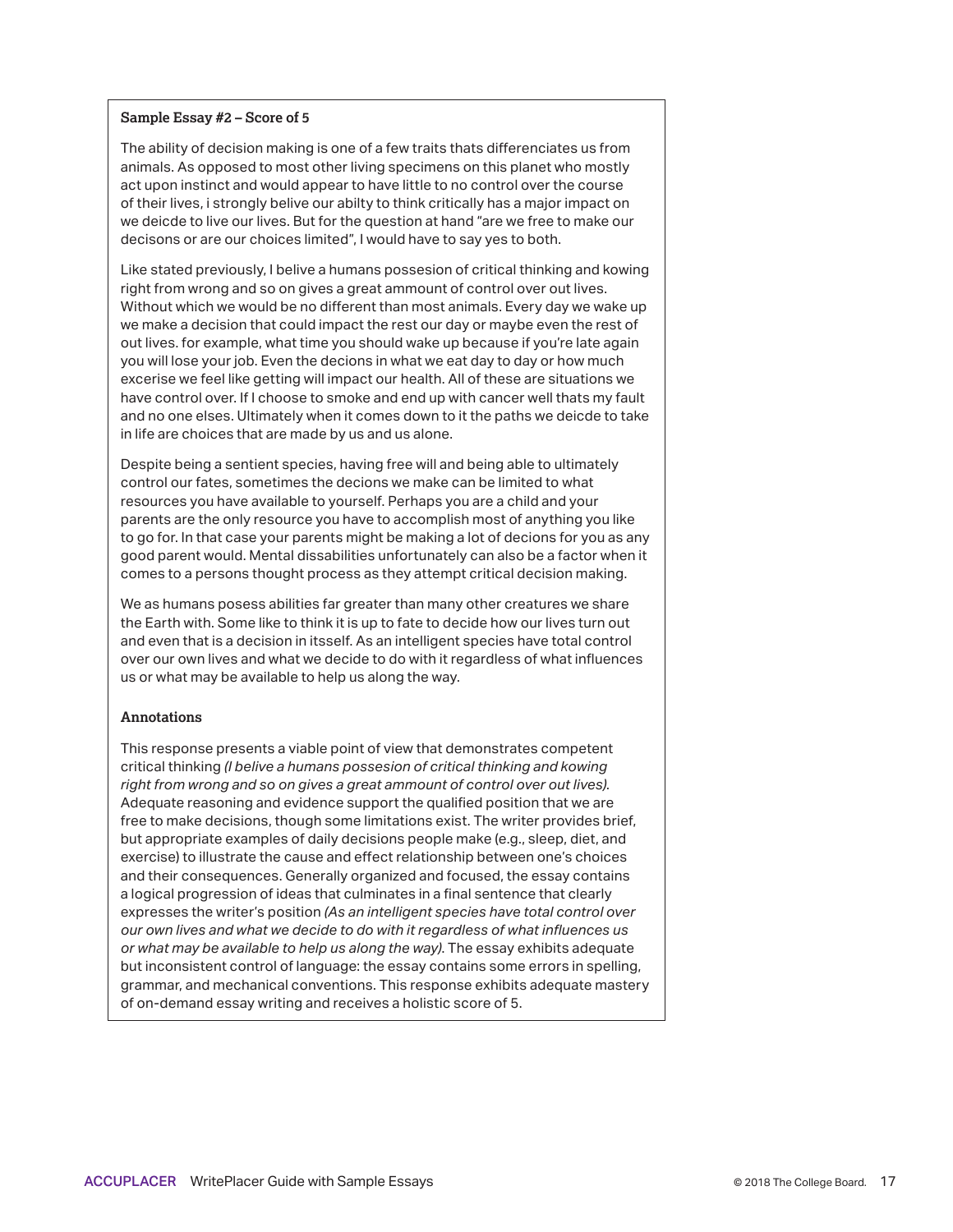#### **Purpose and Focus, Score Point 2**

This response doesn't fully communicate purpose.

#### **Organization and Structure, Score Point 2**

Transitions help to link ideas, but overall the response demonstrates limited organization of ideas.

#### **Development and Support, Score Point 2**

This response has limited support for its ideas.

#### **Sentence Variety and Style, Score Point 3**

This essay shows control of sentence variety and structure.

#### **Mechanical Conventions, Score Point 2**

Minor errors occur in spelling, grammar, and punctuation.

#### **Critical Thinking, Score Point 2**

While demonstrating some critical thinking, this essay shows limited clarity and complexity of thought.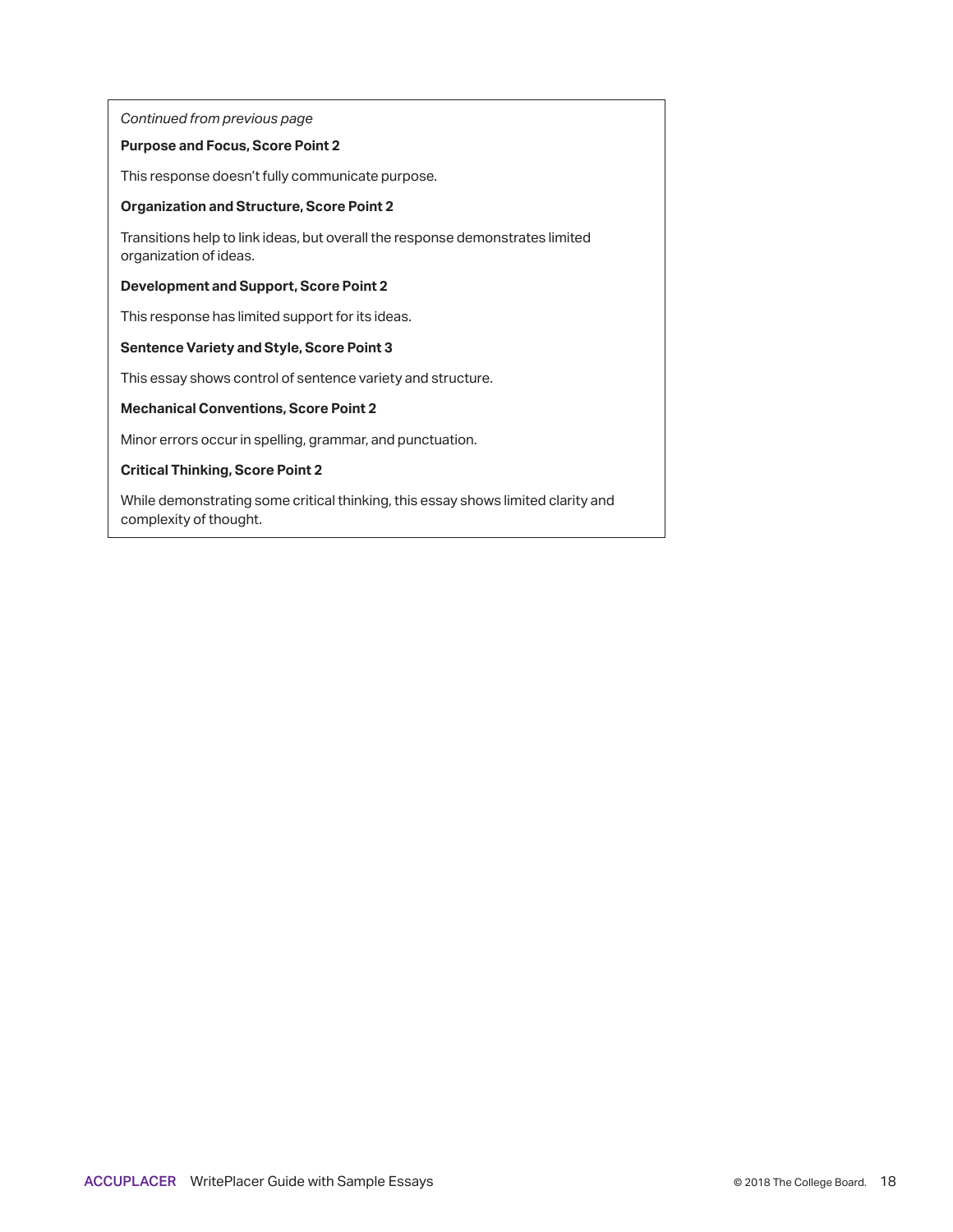#### **Description of Score of 6**

An essay in this category demonstrates *reasonably consistent mastery* of on-demand essay writing, although it may have occasional lapses in quality. A typical essay:

- effectively develops a point of view on the issue
- addresses an appropriate audience and demonstrates a clear purpose for writing
- demonstrates strong critical thinking, generally using appropriate examples, reasons, and other evidence to support its position
- is well organized and focused, demonstrating coherence and a logical progression of ideas
- exhibits consistent control in the use of language
- demonstrates adequate variety in sentence structure
- is generally free of errors in sentence structure, grammar, usage, spelling, and punctuation

Below are sample essays that received a score of 6. The annotations explain why the essay received the indicated score.

#### **Sample Essay #1 – Score of 6**

Being presented with options and choosing which path to take is a fundemental part of the human experience. There are multiple possbilities, and no clear cut answer to this question. Sometimes, a situation can't be helped, and there's nothing that can be done about it, whether or not an attempt is made. Other times, a situation can't be helped, but with effort the outcome can be altered. And other times, a situation is the result of a person's actions, with them bringing it upon themselves.

Part of being human is that of course you can't simply do anything, everyone has their own limitations, whether or not they (directly or indirectly) set the limitations for themselves. Minority groups in America such as LGBT+ people, people of color, and Muslims, for example, are limited in what jobs they can secure due to discrimination. People who live in poverty often cannot escape and are trapped in a downward spiral. Teenagers with no stable income or reliable means of transportation can't truly be free either. However, every single person has the potential to break out of their confined cage and create more choices and opportunities for their lives. Something I believe greatly in is that there is never, under any circumstances, a 0% chance, no matter how highly the odds are stacked against.

One wonderful example of this difficult, amazing feat is Alexander Hamilton. He was an illegitimate child who lost both of his parents by teenagehood, living in poverty and having nothing. He grasped at every straw he could, not only managing to escape his brutal life in the Carribeans, but making himself into one of the most important figures in American history. Even once he got to the mainland, he could have lost it and give into despair, but he continued to climb and persevere. He is the epitome of a person getting their own freedom to make their decisons. However, even so, as George Washington's right hand man, as a husband and father, and as the Secretary of the Treasury, his decisons were still limited, and he didn't have total freedom, (though at that period it was mostly due to social pressures and not wanting to lose his position or reputation rather than not having the means).

In short, there is no easy answer to this. Technically, anybody can do anything, if they have the means, are able to let go of the obligations that come with being a human being, and are able to escape (or are willing to deal with) the consequences of their actions. However, it's very rare to have these abilities, and with global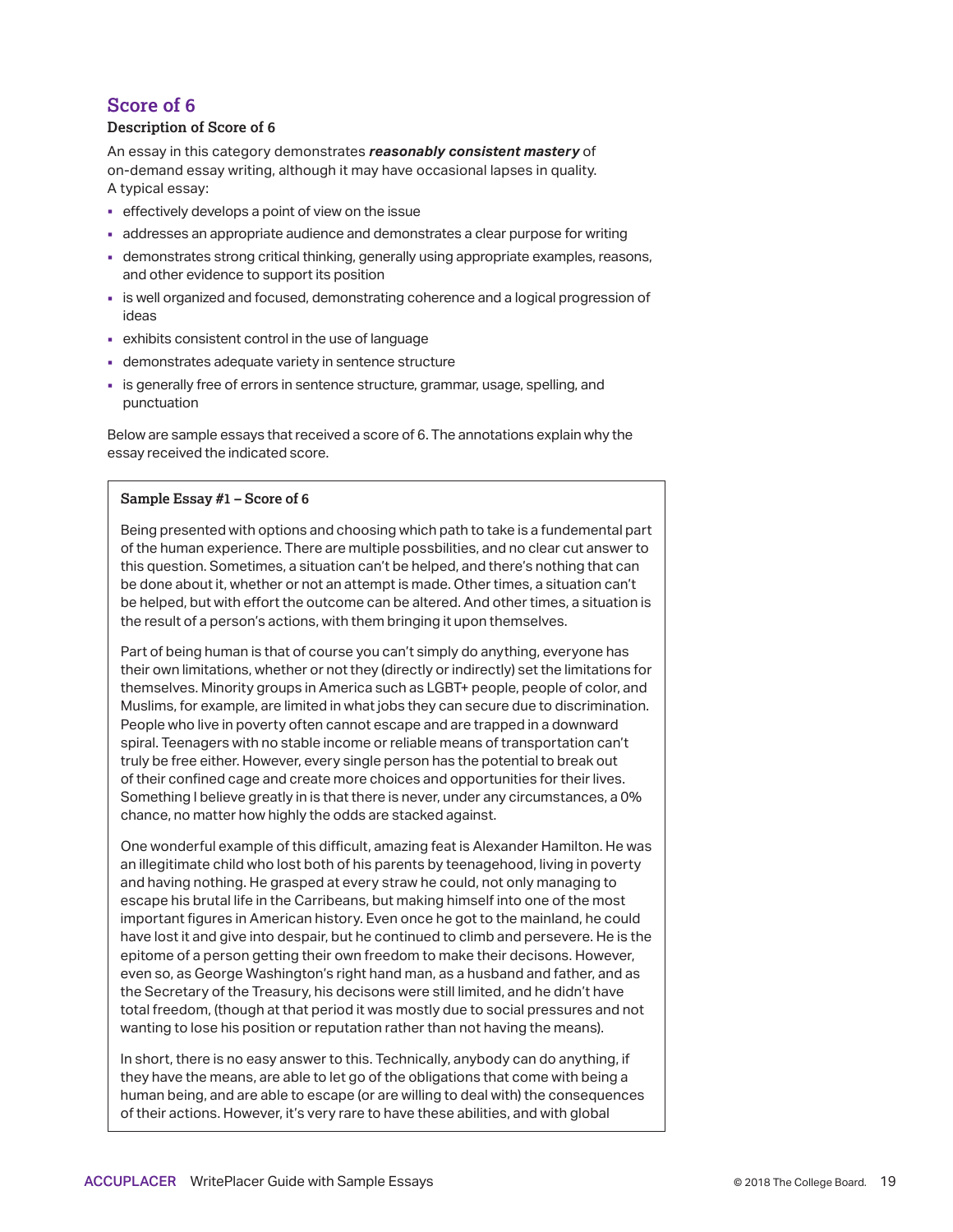poverty rising, the means are becoming so much more of a forgotten treasure. At times it's our or somebody else's fault, and other times it's just an unfortunate fate. Having the luxury of making your own life is a luxury in and of itself. Either way, a path can always be carved, no matter how limited one may be

#### **Annotations**

This response presents a viable point of view and demonstrates a clear purpose for writing *(Sometimes, a situation can't be helped, and there's nothing that can be done about it. . . . Other times, a situation can't be helped, but with effort the outcome can be altered. And other times, a situation is the result of a person's actions, with them bringing it upon themselves)*. The essay demonstrates strong critical thinking, first in the discussion of minority groups that face discrimination and in the acknowledgment that others *(people who live in poverty* and *[t]eenagers with no stable income)* have circumstantial limitations that can limit their freedom. Critical thinking is also evident in the writer's ultimate point: that *there is no easy answer to this* and that *anybody can do anything, if they have the means…*and are *(willing to deal with) the consequences of their actions.* While the Hamilton example provided in the second half of the essay doesn't quite match the prompt's subtle implications that outside forces that can't be overcome are related to our means, the writer does acknowledge a caveat to Hamilton's example, another indication of critical thinking *(though at that period it was mostly due to social pressures and not wanting to lose his position or reputation rather than not having the means)*. The writing is well organized and focused, demonstrating coherence (for example, the sustained focus across each paragraph on the idea of unconquerable limitations vs. being able to alter outcomes with effort) and a logical progression of ideas. The essay displays consistent control in the use of language with adequate variety in sentence structure *(Having the luxury of making your own life is a luxury in and of itself. Either way, a path can always be carved, no matter how limited one may be)*. This response exhibits a reasonably consistent mastery of on-demand essay writing and receives a holistic score of 6.

#### **Purpose and Focus, Score Point 3**

This response shows a clear and consistent purpose.

#### **Organization and Structure, Score Point 3**

This response exhibits strong organization of ideas.

#### **Development and Support, Score Point 2**

This response has limited support for its ideas. By the writer's own admission, the most developed example doesn't quite match Marino's implication that the ability to make certain choices can be constrained by one's means.

#### **Sentence Variety and Style, Score Point 3**

This essay shows skillful control of sentence structure and style.

#### **Mechanical Conventions, Score Point 3**

This response shows strong control over the mechanical conventions of grammar, spelling, and punctuation.

#### **Critical Thinking, Score Point 2**

This essay shows limited clarity and complexity of thought.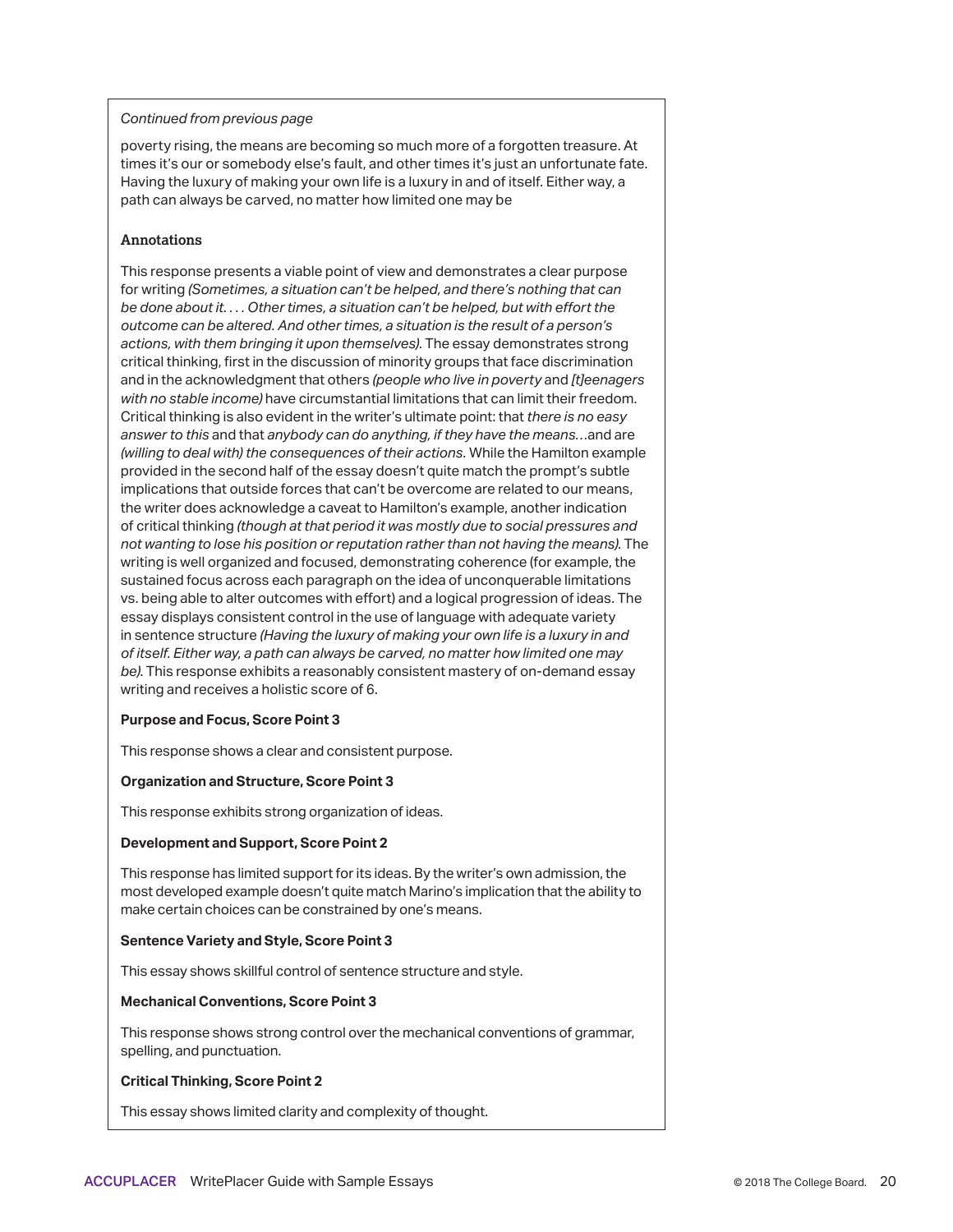#### **Sample Essay #2 – Score of 6**

It's easy to say that we are free to make our own decisions, but are we? In my opinion, yes we all have free will to make certain choices and others, not so much. There are certain factors that can play a role in life, such as lifestyles choices that were passed on from generation to generation without even knowing the wrong doing of it. Since it was passed down, it must be normal, right? Not always! There are two very complicated choices to make, to do great, or not so great, ultimately the choice is yours. This factor can depend on your background, such as self-esteem, family, friends, beliefs, and a host of others. Not saying that anyone is perfect, because we all make mistakes, but if you want better, you will do better.

Self-esteem is the first one. Key word is self, but it doesn't start with self. As a child I was taught to be confident in myself, but I grew up with others that weren't taught the same. Some were brought up in a not so great enviornment, where they may have been abused in one way or another and it happened so much it became their normal. This could throw your decision making judgement off. I'm not saying you can't come from a terrible background and be a better person, because it's all about you and what you want out of life. Sure it may be a little tough compared to someone else, but know one said it would be easy! In my experience, family plays a major role in what you can and will become. Family can build you up, but can also tear you down. Above everything, self is the foundation and I believe that if you have a very supportive background and a positive outlook life, your choices you decide to make will have very positive outcomes.

Even with a great family foundation, it could still be challenging to make your own decisions, because friends could cause peer pressure. Peer pressure can cause one to feel like they have to do whatever it is to be cool or to even be noticed. For some, this isn't a decision they would normally make, but to fit in is the key. What they think is normal, seems to be everything they want and need at that moment. Even though they know it's wrong, they may feel the need to have the validation from others. Others aren't so bothered with it. Some may lack the attention at home and feel the need to gain it elsewhere. Whatever the reasoning, peer pressure is real and could affect the choices you make.

Ultimately, you hold your future in your hands. No matter how rough the ride may be, you can make it! Every now and then we just may need a little reminder of how great we are, and what we are capable of becoming. As always, remember every action has a reaction, whether good or bad, so be mindful of your decision making!

#### **Annotations**

Demonstrating strong critical thinking, this response effectively develops a point of view *(It's easy to say that we are free to make our own decisions, but are we? In my opinion, yes we all have free will to make certain choices and others, not so much)*  and supports that position with appropriate reasons and examples. The writer recognizes the complexity of the issues and provides evidence that demonstrates this understanding, contrasting his or her own privileged upbringing with that of peers who *"were brought up in a not so great enviornment,"* in order to illustrate how adverse circumstances can limit one's choices and "*throw your decision making judgement off*." Strong transitions contribute to a logical progression of ideas *(Above everything, self is the foundation and I believe that if you have a very supportive background and a positive outlook life, your choices you decide to make will have very positive outcomes. Even with a great family foundation, it could still be challenging to make your own decisions)*. Control of language is consistent, and sentences are reasonably varied. The writing is generally free of errors in sentence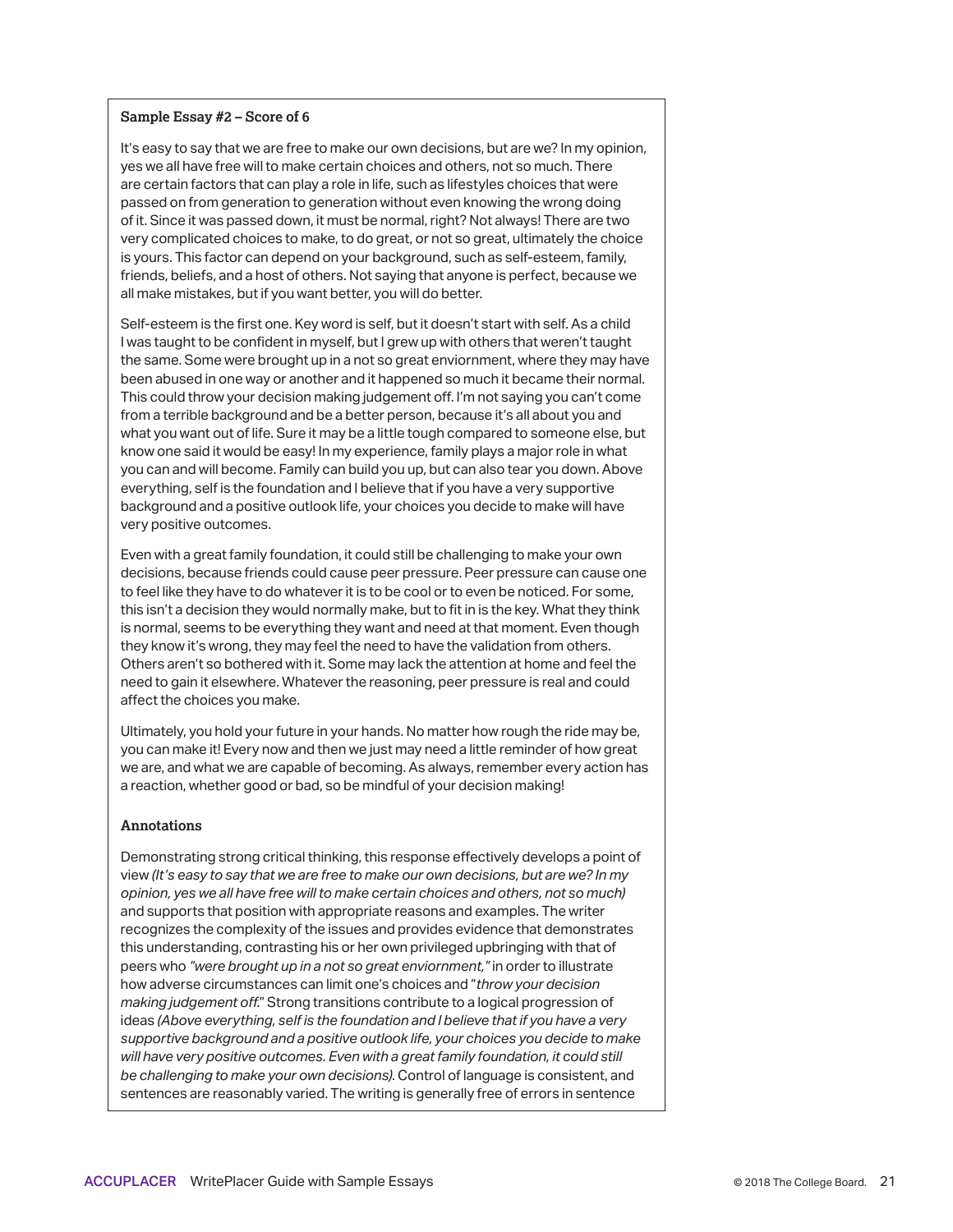structure, grammar, usage, spelling, and punctuation. This response exhibits a reasonably consistent mastery of on-demand essay writing and receives a holistic score of 6.

#### **Purpose and Focus, Score Point 3**

This focused essay exhibits a clear purpose.

#### **Organization and Structure, Score Point 3**

This response demonstrates strong organization of ideas.

#### **Development and Support, Score Point 2**

This response has limited support, as good examples are provided but not developed with sufficient depth.

#### **Sentence Variety and Style, Score Point 3**

This essay shows skillful control of sentence structure and style.

#### **Mechanical Conventions, Score Point 3**

This response shows strong control over the mechanical conventions of grammar, spelling, and punctuation.

#### **Critical Thinking, Score Point 2**

This essay shows limited clarity and complexity of thought.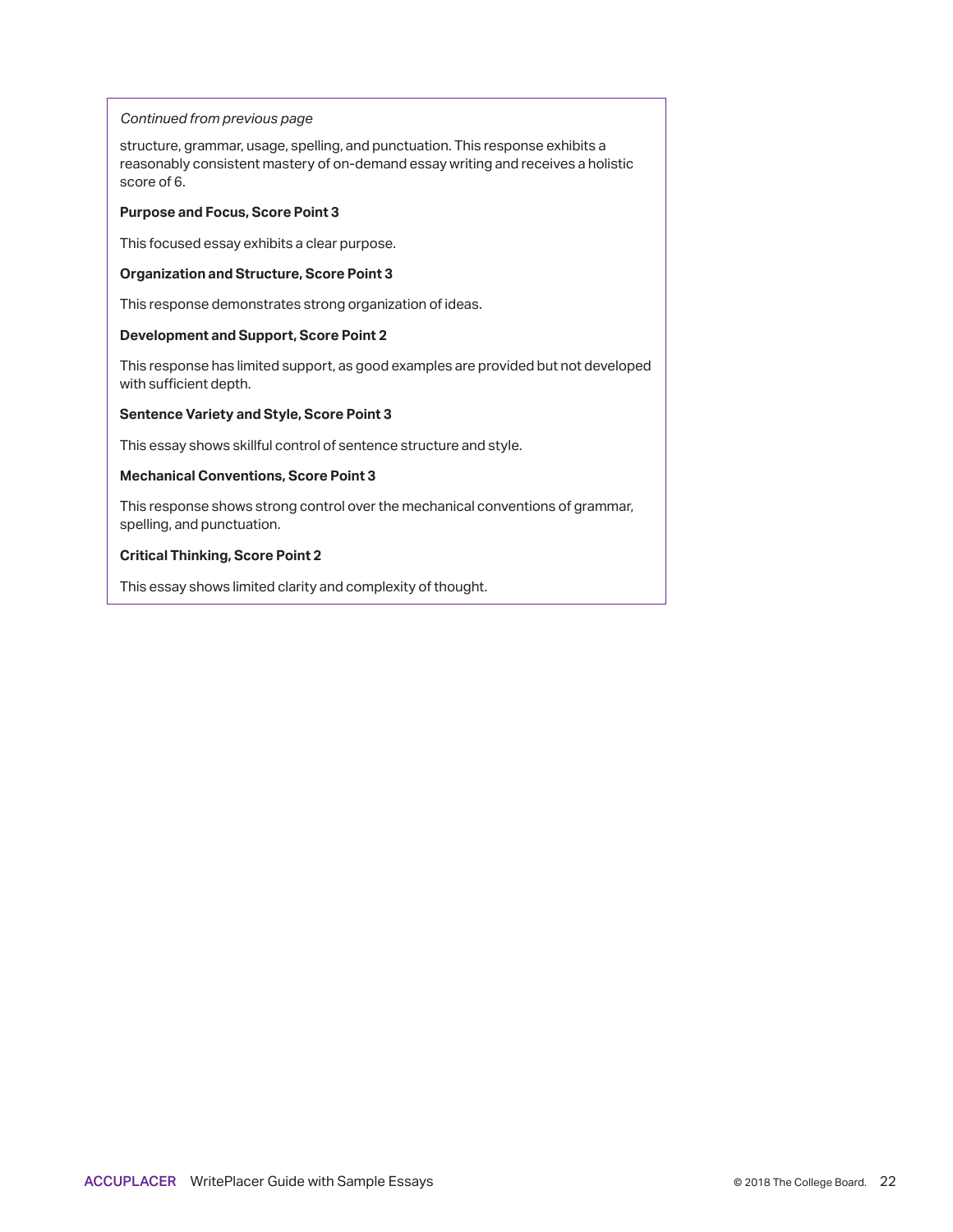#### **Description of Score of 7**

An essay in this category demonstrates *consistent mastery* of on-demand essay writing, although it may have occasional minor errors. A typical essay:

- effectively and insightfully develops a point of view on the issue
- addresses an appropriate audience and demonstrates a clear purpose for writing in the thesis statement
- demonstrates outstanding critical thinking, using appropriate examples, reasons, and other evidence to support its position
- is well organized and focused, demonstrating clear coherence and smooth progression of ideas
- exhibits appropriate language, using a varied and accurate vocabulary
- demonstrates varied sentence structure
- is practically free of errors in sentence structure, grammar, spelling, and punctuation

Below are sample essays that received a score of 7. The annotations explain why the essay received the indicated score.

#### **Sample Essay #1 – Score of 7**

The decisions we make on a daily basis shape the type of person we are along with the type of person others see us as, when a child is young they are guided and do not have much of a say in decison making however as and individual gets older they are expected to start making their own decisions. Decision making can be complex for some individuals while on the other hand for some deciding what they want is something that comes naturally. Every one makes different decisions and thus lead different lives based on the choices they take however we are not always free in the choices we make their is a variety of different components which shape our ability to make decisions.

The choices an individual makes on a daily basis have a lot to do with cultural or religious beliefs, different cultures have different teachings and different outlooks on what is acceptable and what is forbidden. Parents raise their children according to the way they think and the type of person they would like their child to become. Many parents have certain expectations from their children regarding the decisions they make based on cultural beliefs that the parents or other family members expect their child to follow and abide by. The society one lives in also has a huge impact on the decisons you make, individuals are expected to act in certain ways in certain societies and not doing so may cause conflicts. Thus, cultural and societal teachings and expectations impact a large amount of our ability to make choices and often leave us with limited to no choice at all.

The circumstances we are in is another factor which often limits the decisions we make and we do not always have a choice in the circumstances we are put into. An example of this is when a child is born into a very poor family which hardly has enough food to put on the table they automatically are limited to making many decisions in their life such as if they would like to have a proper eductation. They may not be able to pursue their dreams of having an education due to the circumstances of their family which may not be able to afford giving their child an education at all. Someone with completely different circumstances on the other hand would have a completely different set of choices in their lives which would allow them to make completely different decisions.

Laws and regulations have an immense amount of control on the decisions one can make, most of the time there are consequences when the law is broken or bent. In Canada we have many rules and regulations which every individual is suppose to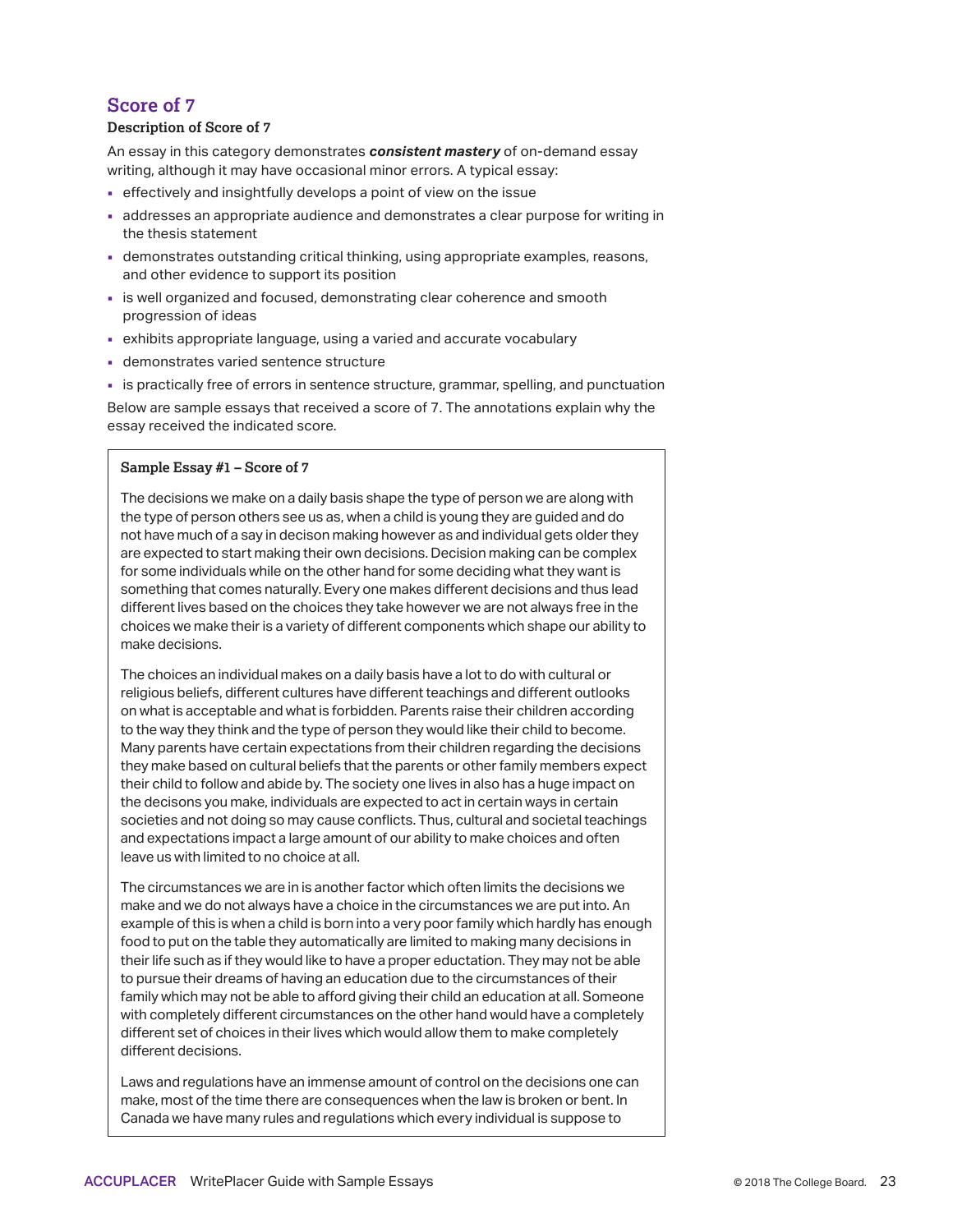follow and not question since it is meant for the well being of everyone. An example of how strong a hold laws can have on a persons decision making can be seen when an individual is interested in starting their own business in Canada. There are many strict rules and a number of expectations one must complete in order to begin their own business. These regulations and restrictions often have a great impact on the decisions one makes and can affect ones ability to be able to start a business at all if they are not able to live upto these expectations. Since there are usually harsh consequences when a rule or law is broken, people are scared to think or do anything other than what is set for them by the government. All in all laws and regulations limit the choices we have on a daily basis.

To conclude, decision making is shaped by a number of different aspects such as cultural and societal beliefs, individual circumstances and laws and regulations. We may not see it or feel it however we do not always have a choice and often our decisons have already been made for us. An individual may be confronted with many problems if they do not take anything into consideration when they make decisons, thus wanting to avoid this and the fear of consequences we do not always have a choice or say in every decision we make throughout life.

#### **Annotations**

This response takes the thoughtful position that we are not always free in the choices we make because of the *"variety of different components"* that shape our decisions. The writing demonstrates outstanding critical thinking throughout, from the initial idea that control over decisions evolves as we age to the astute observation that *"societal teachings and expectations"* can dictate our choices and behaviors. In the third paragraph, the writer continues to grapple with the complexity of the prompt, offering insight into the ways outside influences (economic circumstances in particular) can shape our decision making. Appropriate examples, such as a discussion of how regulations in Canada limit the daily choices of business owners, provide extended support that deepens the reader's understanding of the topic. The organized and focused essay features a clear progression of ideas. Language use is appropriate throughout, exhibiting varied vocabulary *(forbidden, abide, immense)*  and a variety of sentence structures. Demonstrating a consistent mastery of on-demand essay writing, this response receives a holistic score of 7.

#### **Purpose and Focus, Score Point 3**

This response displays a clear purpose and consistent focus.

#### **Organization and Structure, Score Point 3**

This response demonstrates strong organization of ideas.

#### **Development and Support, Score Point 3**

This essay is logically developed and well supported.

#### **Sentence Variety and Style, Score Point 3**

This essay demonstrates skillful control of sentence structure and style.

#### **Mechanical Conventions, Score Point 3**

This response exhibits strong control of the mechanical conventions of writing.

#### **Critical Thinking, Score Point 3**

This essay shows clear and reasoned analysis of the issue.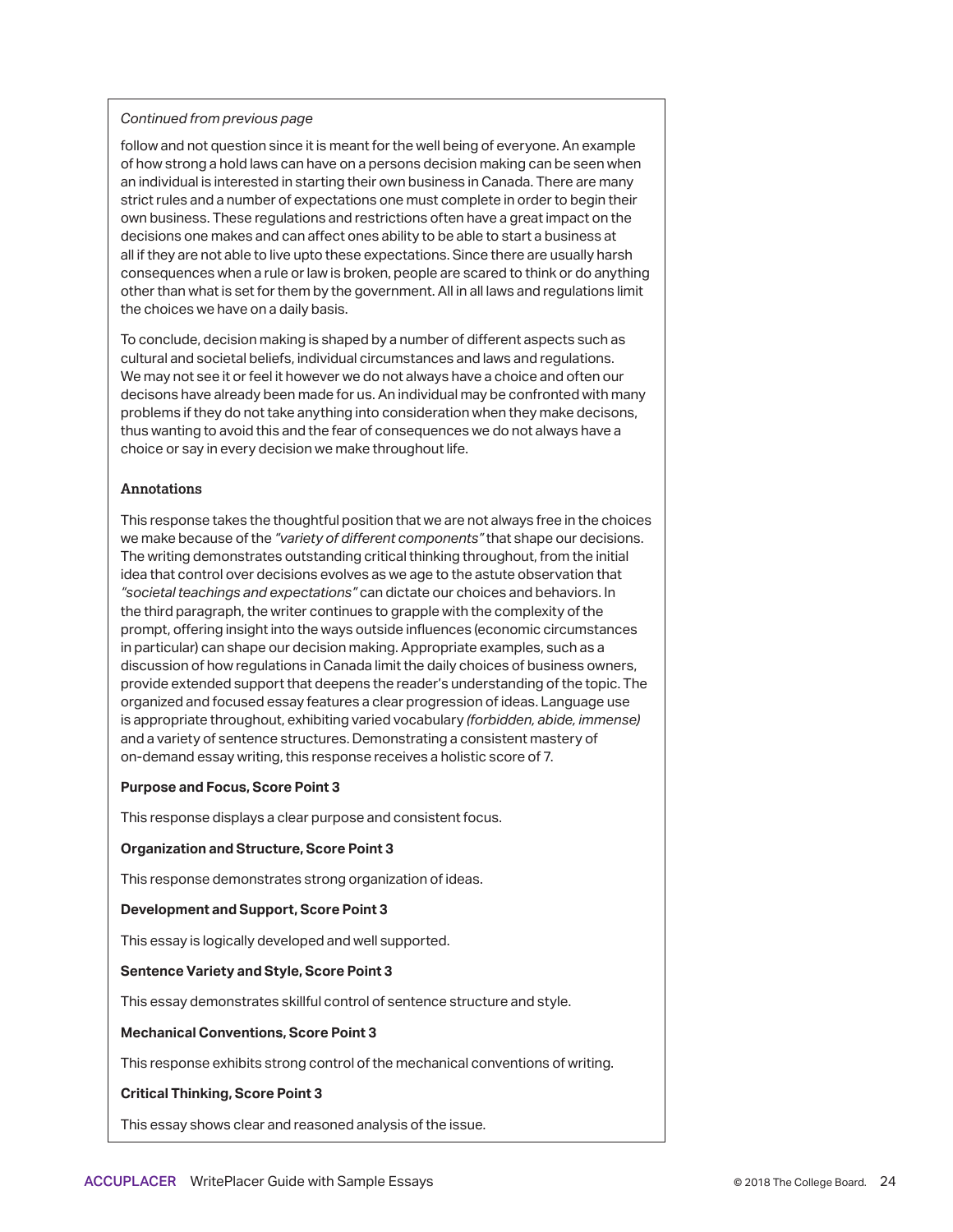#### **Sample Essay #2 – Score of 7**

Everyone must start somewhere. Despite living in one of the most upwardly mobile countries in history, Americans do not have equality of origen. For example, some are born into wealth and presperity with the whole world seemingly laid before them. They are easily able to chart a course for their life and, having the resources at hand, they can pursue that course and rise to even greater wealth and prosperity. Others are born into poverty. Their choices are more narrow and are mainly focussed on surviving day to day. This second group however, does not have to remain in the circumstances of their beginnings forever. By recognizing their situation & making the best of the choices they can make, and tenaciously prusuing goals and oppertunities as they come up, they can expand their options and TAKE responsibility for their future.

The beginning of overcoming a poor beginning is recognizing your position. In my own case, being the son of an abusive father, I was raised in poverty by my single mother. There was always a sense of hopelessness around. Not knowing it, this feeling defined my childhood and teenage years – As far as I knew, my life was heading nowhere. At 15, however, I recognized that I had a choice to make in the outcome of my life. I began to ask for help from some of my teachers and I began to look for chances pursue my interests by taking classes in computers and technology. It wasn't much but by steadily making decisions that expanded my options, little by little, I began to escape the fog of hopelessness.

At 16 I realized that I would need to make a clean break from my past if I was to have any chance at a brighter future. I was in my second year of high school and my mother was going through her third devorce with an alcoholic and abusive husband. He got arrested and sent to jail for drunk driving, and she decided that she could have a better life if she uprooted my sister and I by moving to Florida with her sister. I knew this would be the path to ruin for me. I decided to take a chance on myself and tell my mother that I was not going with her. I spoke with my guidance counselor and asked for her help in telling my mother what I was going to do. Mrs. Lewis set the appointment, called an Aunt of mine who lived in the area, and set it up so I could stay with her family until I finished high school. On the day of the meeting she encouraged me to speak my heart about my decision and stood by me when I laid things out for my mom. In the end, my mother agreed to allow me to stay with my aunt while she moved away.

The two and a half years of high school that followed were very trying. However, by standing up for myself, and choosing to break from my past, I chose a pursue a path that ultimately lead to my having a happy marriage with a wife I love and 3 amazing children. I also have a career in a field I can be successful in a long as I want.

In summary, by recognizing my position, making the best of the decisions I had, and with tenacity taking risks on myself, I broke away from a hopeless future. I started with nothing, but today my horizons are broad and my future is bright.

#### **Annotations**

This response establishes an insightful point of view that, through a combination of perseverance and awareness, people can take responsibility for their future despite circumstances that encumber them. Support consists of a thorough personal account of how the writer overcame an impoverished and abusive environment. Incorporating appropriate examples and specific details, this anecdotal evidence strengthens the position and lends credibility to the writer's claims. The essay is well organized and focused, exhibiting a smooth progression of ideas across the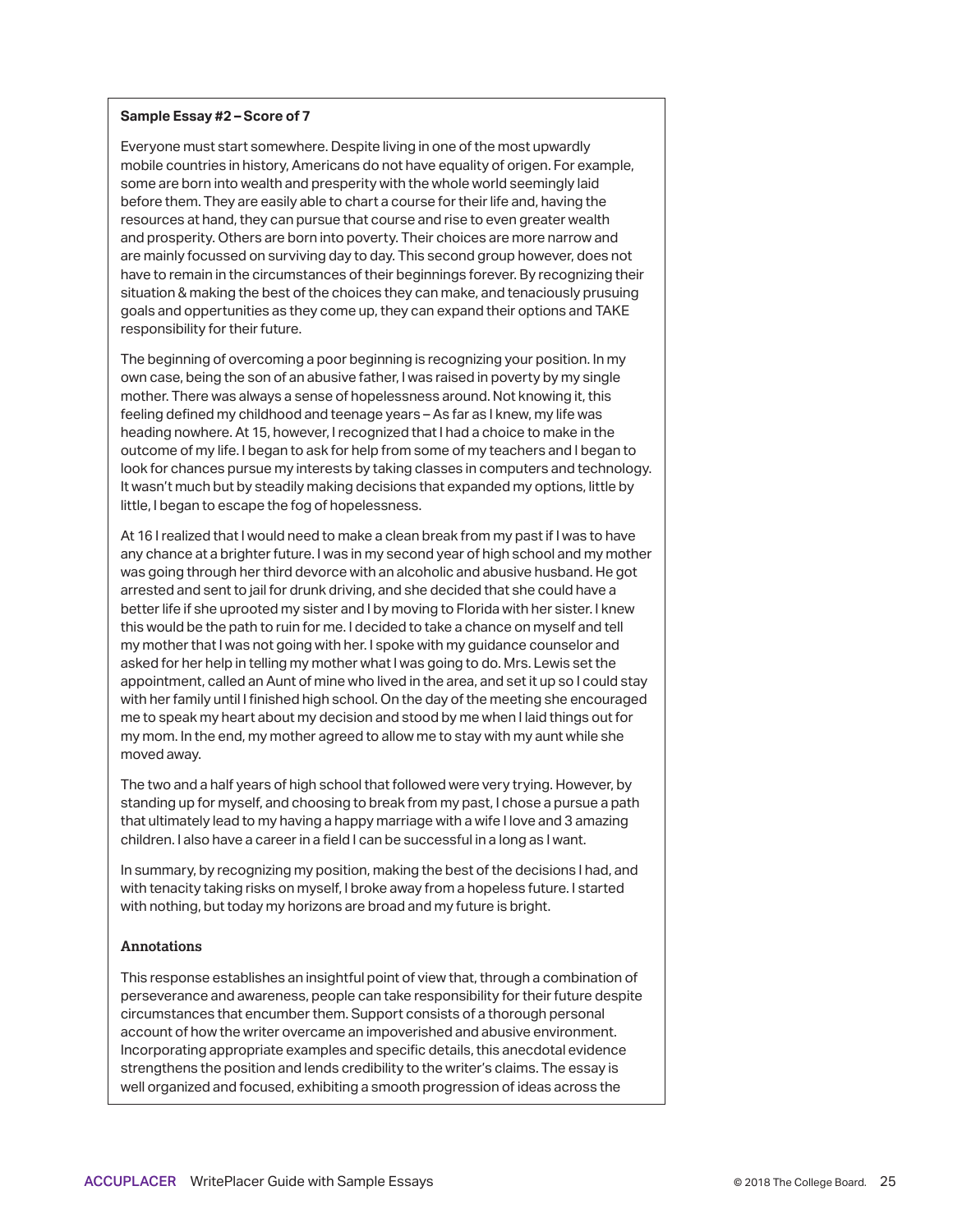three body paragraphs, as the writer moves through the chronology of the personal example. Language use is appropriate, with accurate and varied vocabulary *(chart a course, prosperity, fog of hopelessness, tenacity)*. Varied sentence structures enhance the fluency of the writing. Demonstrating a consistent mastery of on-demand essay writing, this response receives a holistic score of 7.

#### **Purpose and Focus, Score Point 3**

This response displays a clear purpose and strong focus.

#### **Organization and Structure, Score Point 3**

This response demonstrates strong organization of ideas.

#### **Development and Support, Score Point 3**

This essay is logically developed and well supported.

#### **Sentence Variety and Style, Score Point 3**

This essay demonstrates skillful control of sentence structure and style.

#### **Mechanical Conventions, Score Point 3**

Control of mechanical conventions is strong.

#### **Critical Thinking, Score Point 3**

This essay shows clear and reasoned analysis of the issue.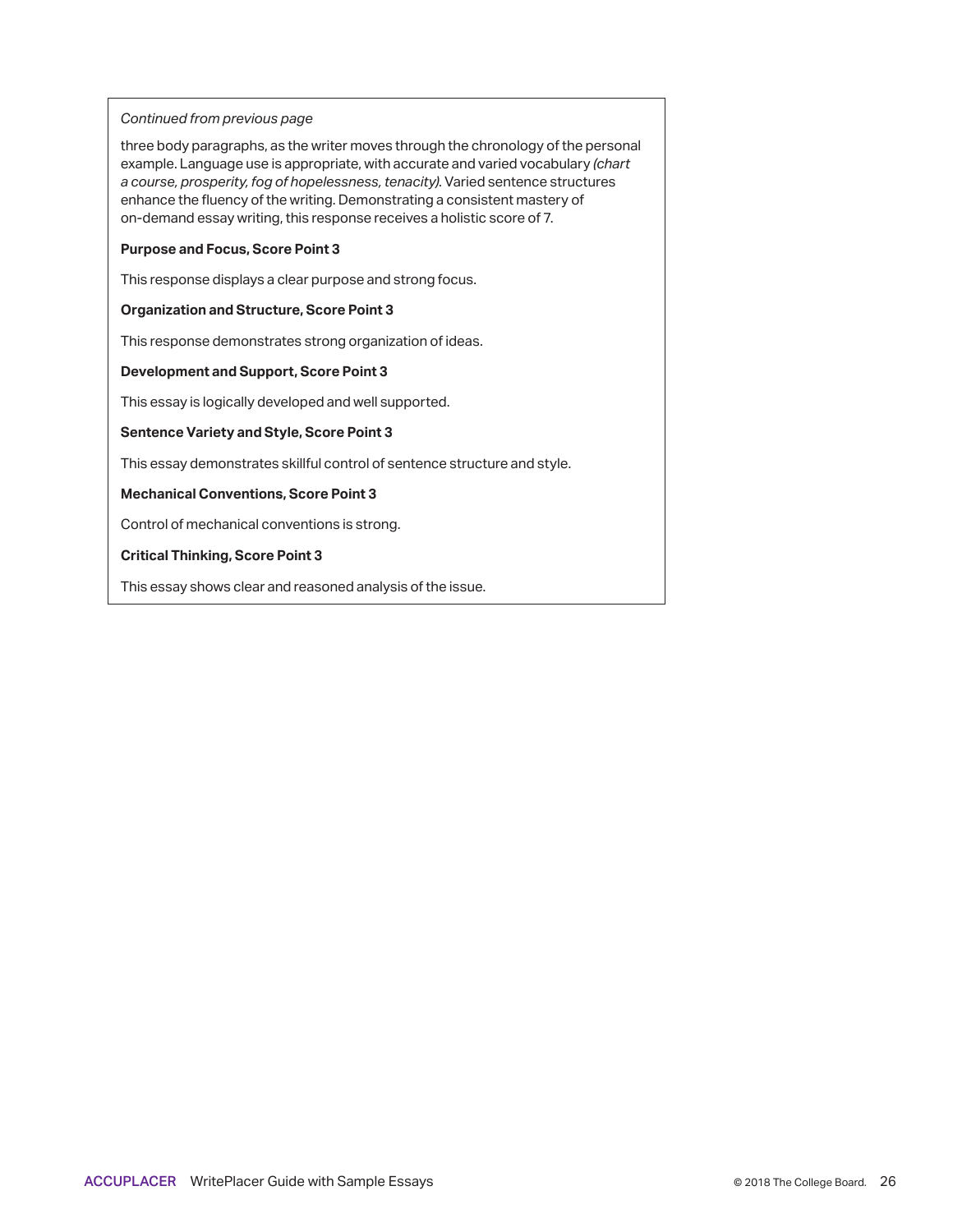#### **Description of Score of 8**

An essay in this category demonstrates *clear and consistent mastery* of on-demand essay writing, with a few minor errors. A typical essay:

- effectively and insightfully develops a point of view on the issue
- addresses an appropriate audience and demonstrates a clear purpose for writing in the thesis statement
- demonstrates outstanding critical thinking, using effective examples, reasons, and other evidence to support its position
- **is well organized and clearly focused, demonstrating clear coherence and smooth** progression of ideas
- exhibits skillful use of language, using a varied, accurate, and apt vocabulary
- demonstrates varied and effective sentence structure
- is free of major errors in grammar, spelling, and punctuation

Below are sample essays that received a score of 8. The annotations explain why the essay received the indicated score.

#### **Sample Essay #1 – Score of 8**

There are over 4 billion people on planet earth, while thousands of people are born everyday. Where the child is born, and where they are raised, is completely spontaneous and out of there control. Gordon D. Marino strongly believes that no one has firm control of what happens to him or her, or with what transpires throughout their life. His take has a significant amount of validity, which cant be justified. However, people have the ablity and possibility to prevent the negatives throughout life with proper structure.

As it pertains to Gordon D. Marino's passage, there is no right or wrong answer. Granted, people are brought into unfortunate and inconvenient situations, but that doesn't negate the fact that they can't overcome the fallacies and transgressions they endure. An abundance of people come from broken homes, negligent parents who are in poverty, unsophisticated school systems, third world countries, and so fourth. I undoubtedly understand that people strongly feel like there is no way out, or a solution to the unfortunate circumstances they have encountered. However, there is always a way out. The famous cliche "anything is possible" needs to be embraced a lot more. People going through struggles need to summize the fact that not one person is better than the other. Other people just so happen to have been fortunately raised in a better environment. There is a way to overcome this.

A prime example of someone who had to overcome his negative surroundings would be my father. He was raised by negligent, alcoholic parents who would never amount to anything. They simply did not care. He was getting into trouble as a youth, being thrown in a juvenile detention center at a young age, living in a bad area, and spending his time with the wrong people. He didnt have any money, was a high school drop-out, and was in a detention center at 17. He was so upset with the way his life had been going, he decided he was all in, and was going to strive for success, and wasn't going to stop until he did so. He picked up a book and never put it down, disassociated himself from the negative tension he was constantly around, and gradually progressed. Once he was out of juvenile detention, he aquired a GED, went to a community college taking online classes while working three jobs. Granted, your social life might come to a pause, but the juice is totally worth the squeeze. His most common phrase when talking to me and my siblings were, "work hard now, have fun later". Ultimately, he went from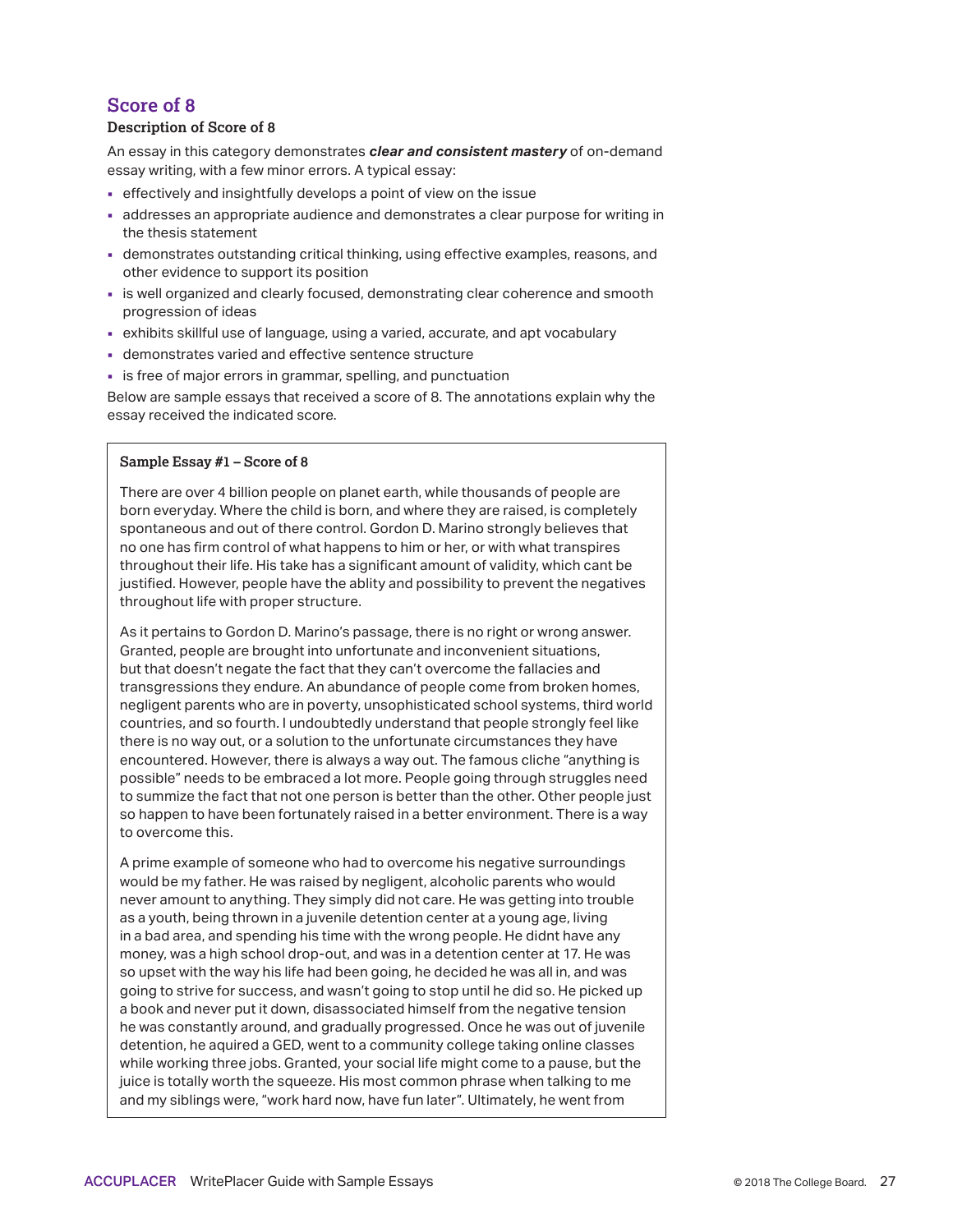being a juvenile delinquent from a broken home, to a proffesor of sociology at the University of Georgetown. He constantly enlightens his students about his past transgressions, and how anyone can overcome anything if they put in the effort.

I strongly feel that Gordon D. Marino's message has a much broader context. He could be alluding to a plethora of instances that are unpreventable. One might get a flat tire, be in a hostile situation involving a terror attack, a home being wiped out by a natural disaster. The examples I just listed are undeniably unpreventable. He could also be alluding to my message about being brought into a broken home, but there is always a way out, and a path to success. If you are in poverty, work 3 jobs. If you want to be a physician, go to school and never put the books down. It is all about sacrificing and applying yourself to the best of your abilities.

All in all, with Gordon's message, there is no right or wrong answer. We do not have control on mother nature, and the outside forces that exist outside of us. We do not have control of where we were born, who raised us, what class we were brought into, what country we were born in, but we do have control of our bodies, and what we want to do with it. The people who claim each individual is responsible of what happens to him or her, has significant validity as well. People dont have to commit crimes, people dont have to be in poverty. It all comes down to whether or not you can overcome the unfortunate circumstances, and apply yourself to be the best possible person.

#### **Annotations**

Demonstrating outstanding critical thinking by effectively and insightfully developing its point of view, this response acknowledges the validity of Marino's claims while suggesting that an alternative is possible. Throughout the essay, the writer crafts a subtle but consistent argument that *"there is no right or wrong answer."* In other words, life presents some unavoidable obstacles, but at the same time, it is possible to *"prevent the negatives throughout life with proper structure."* The essay demonstrates strong critical thinking in the initial body paragraph by conceding that unfortunate circumstances can engender a feeling of helplessness. The writer then employs a skillful transition between paragraphs *(Other people just so happen to have been fortunately raised in a better environment. There is a way to overcome this)* to pivot to a new idea *(A prime example of someone who had to overcome his negative surroundings would be my father)*. Using an effective example of the writer's own father, the essay attempts to rebut the absolutism of Marino's position with ample and appropriate evidence of how an individual can overcome adversity. The essay concludes by reiterating that there is much beyond our control (e.g., geography, social environment, class), but the writer adds the thoughtful point that we still have control over our bodies and how we apply ourselves. Use of language is skillful throughout the response, with varied, accurate, and apt vocabulary *(broken homes, negligent parents, unsophisticated school systems)* and sentences which are varied and effective. Exhibiting clear and consistent mastery of on-demand essay writing, this response earns a holistic score of 8.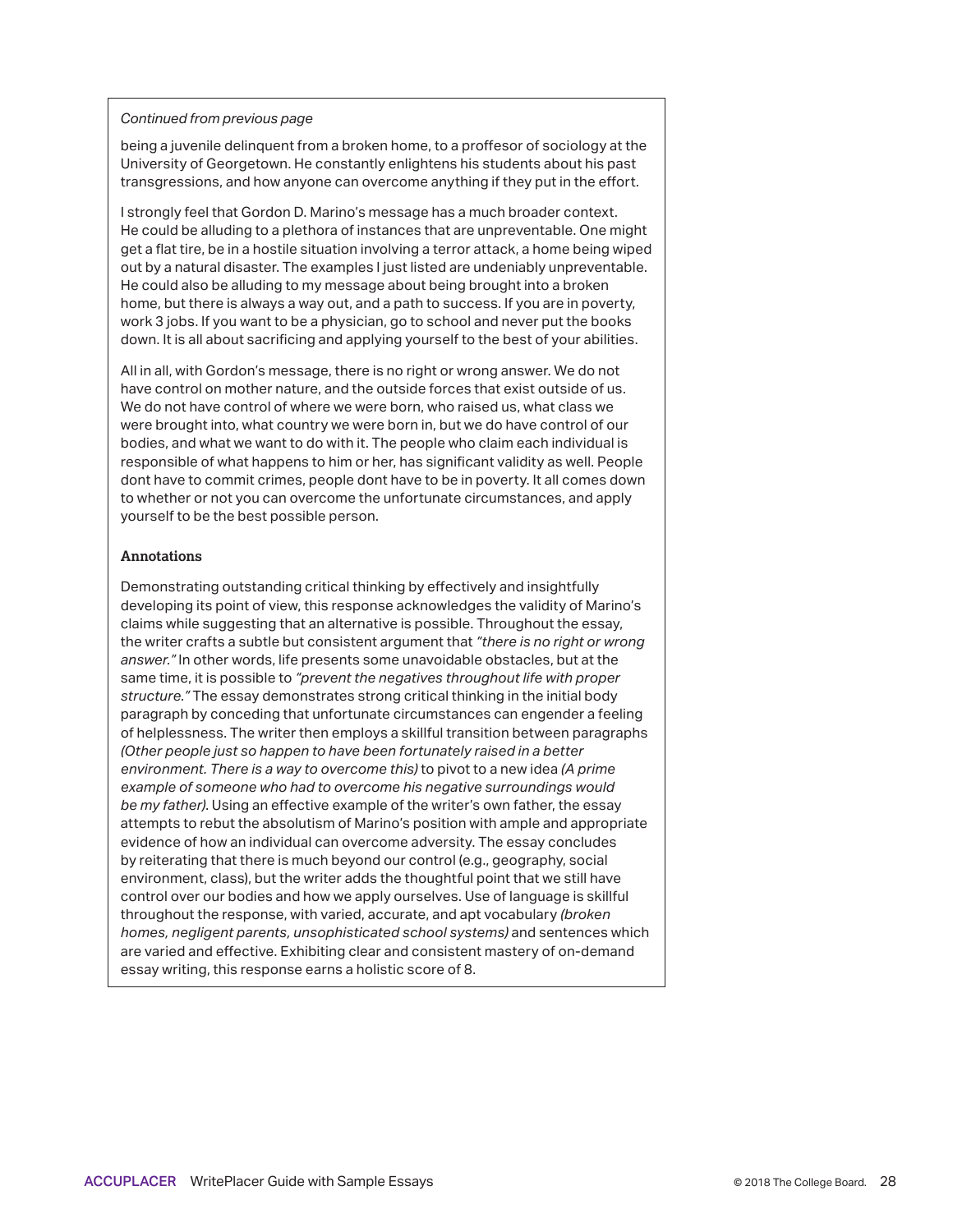#### **Purpose and Focus, Score Point 3**

This response shows a clear purpose and strong focus.

#### **Organization and Structure, Score Point 3**

This response exhibits strong organization of ideas.

#### **Development and Support, Score Point 3**

This essay is logically developed and well supported.

#### **Sentence Variety and Style, Score Point 3**

This essay demonstrates skillful control of sentence structure and style.

#### **Mechanical Conventions, Score Point 3**

Control of mechanical conventions is strong.

#### **Critical Thinking, Score Point 3**

This essay shows clear and reasoned analysis of the issue.

#### **Sample Essay #2 – Score of 8**

In her 2008 Harvard commencement speech, author J.K. Rowling invited recent graduates to take responsibility for their own lives. Rowling argued that each individual must ardently grab the steering wheel of her own lfie as soon as she is able. Relying on parents, professors, or peers to give one's life direction, purpose, or structure is simply not an option.

I agree with Rowling's assertion that we are all in charge of our own lives. The complication arises, however, when we acknowledge that the materials we have been given to lead those lives vary greatly from person to person. In keeping with the car analogy, I may be driving a Toyota Corolla with 90,000 miles on it, while another person may be careening through the world from the scooped seat of a brand-new BMW. In other words, yes, we make our own choices, and we are responsible for how we lead our lives, but each one of us makes those choices and selects our paths within a framework which we cannot control.

Never is this clearer than in discussions of privilege. Axioms such as, "The rich get richer and the poor get poorer," highlight the idea that our circumstances force us to start from different places. Oprah Winfrey, for instance, is so fascinating to the American public because of her "rags to riches" story: a young woman, born into poverty, who suffered years of horrific abuse from relatives, who still managed to rise to stardom, acquire wealth, and weild power with generosity and compassion. Still other public figures receive significant scrutiny for their lack of need to self-start. President George W. Bush was frequently derided for his cushy upbringing, which led him to studies at Yale and a presidency which, to some, seemed to result more from his family wealth and political connections than from genuine preparedness for office.

Famous television personalities and politicans provide ample fodder for the frustration many of us feel when faced with Rowling's demand that we take the wheels of our own lives, and yet the complex relationship between personal responsibility and predetermined circumstance plays itself out in ordinary lives,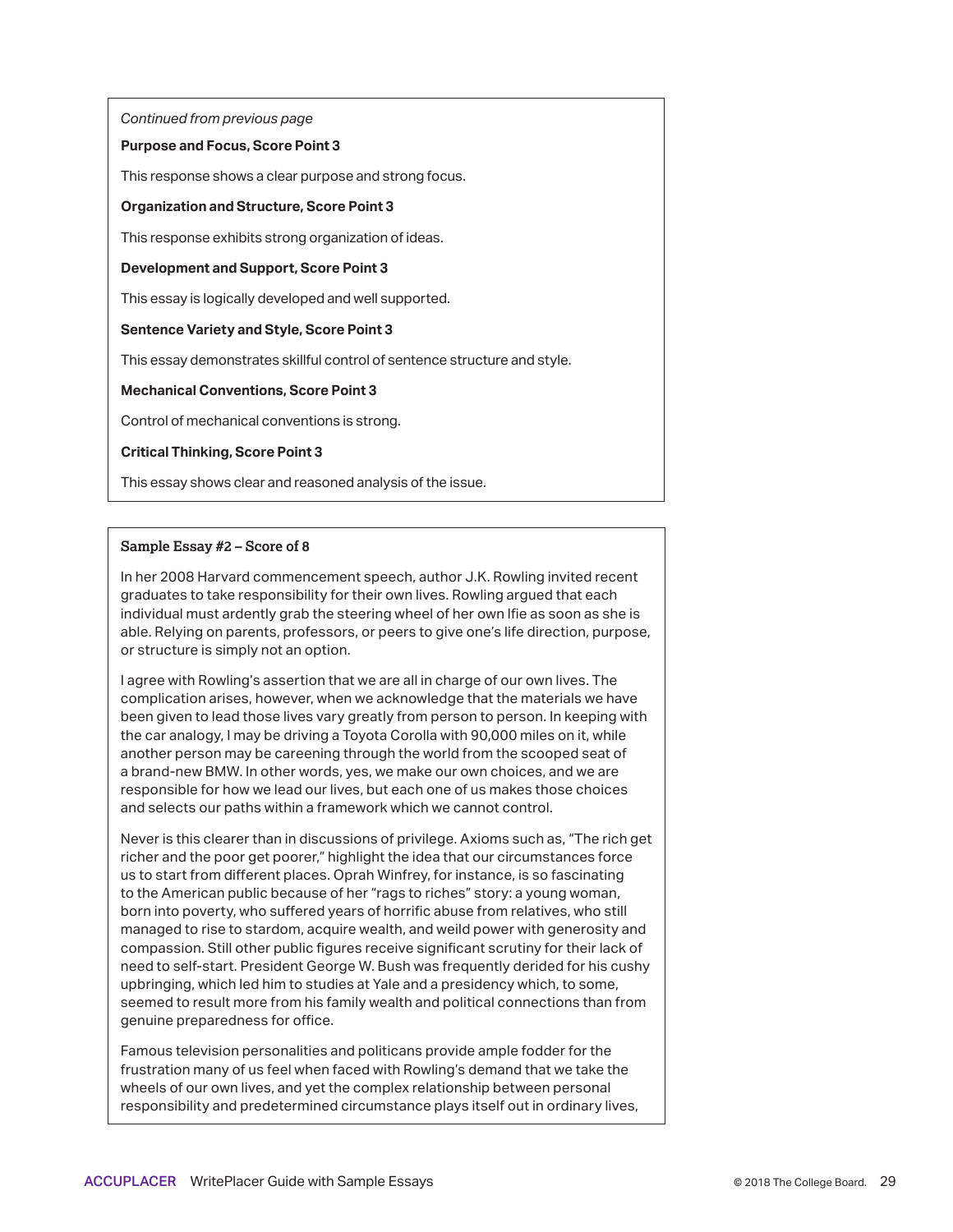as well. Having recently chosen to return to school for another degree, I feel emboldened and proud of this decision I am making. However, I also recognize that the support of my parents in high school–driving me to theater practice, paying for my voice lessons, buying me as many books as I could read–and their continued bolstering of me in college has laid the groundwork for my academic success and confidence. I could not have succeeded in high school, college, and gradute school, and then considered more education, without their emotional and financial support.

In the end, we each write our own stories; we are in charge of the choices we make. One eminent psychologist said it best when he claimed, "We do not have control, but we do have choices." We do not control so many things: the decade we are born, the parents we go home with, the teachers who educate us. Yet we do have choices. We choose the clothes we wear, regardless of each decade's fashion frenzies; we choose how we relate to our parents; we choose whether or not to study for the myriad tests and quizzes that pepper our twenty-first century educations. The outcome of this venture called life will always, at least partially, elude us, but as human beings, we have been given the gift of daily, personal choice. To me, that makes all the difference.

#### **Annotations**

This response effectively and insightfully develops its point of view that "*we are responsible for how we lead our lives, but each one of us makes those choices and selects our paths within a framework which we cannot control."* Critical thinking and effective examples appear throughout the essay, but these qualities are on full display in the second body paragraph. The writer skillfully juxtaposes the inherited advantages of George W. Bush with the fortitude of Oprah Winfrey in order to examine the interplay of privilege and personal determination. The essay develops this idea even further in the next section, acknowledging that ordinary lives also bear witness to the "*complex relationship between personal responsibility and predetermined circumstance."* Focused on its argument, the writing exhibits deliberate organization and clear coherence, as Rowling's ideas are used as a thread throughout the essay to respond to the prompt's complexity. The response is cohesive from start to finish, and its strong conclusion provides a sense of completeness. An effective quotation provides an appropriate response to the prompt's ultimate question *(*"*We do not have control, but we do have choices.")*. The writer follows this with well-chosen examples of outside influences beyond our control (fashion, parents, teachers) and contrasts them with corresponding choices *(We choose the clothes we wear . . . how we relate to our parents . . . whether or not to study)*, demonstrating effective reasoning and reinforcing the overall position. The use of language is skillful, with a variety of effective sentence structures *(However, I also recognize that the support of my parents in high school–driving me to theater practice, paying for my voice lessons, buying me as many books as I could read–and their continued bolstering of me in college has laid the groundwork for my academic success and confidence. . . . In the end, we each write our own stories; we are in charge of the choices we make)*. The writing features precise vocabulary that is accurate and apt *(ample fodder, bolstering, fashion frenzies)*. Exhibiting clear and consistent mastery of on-demand essay writing, this response earns a holistic score of 8.